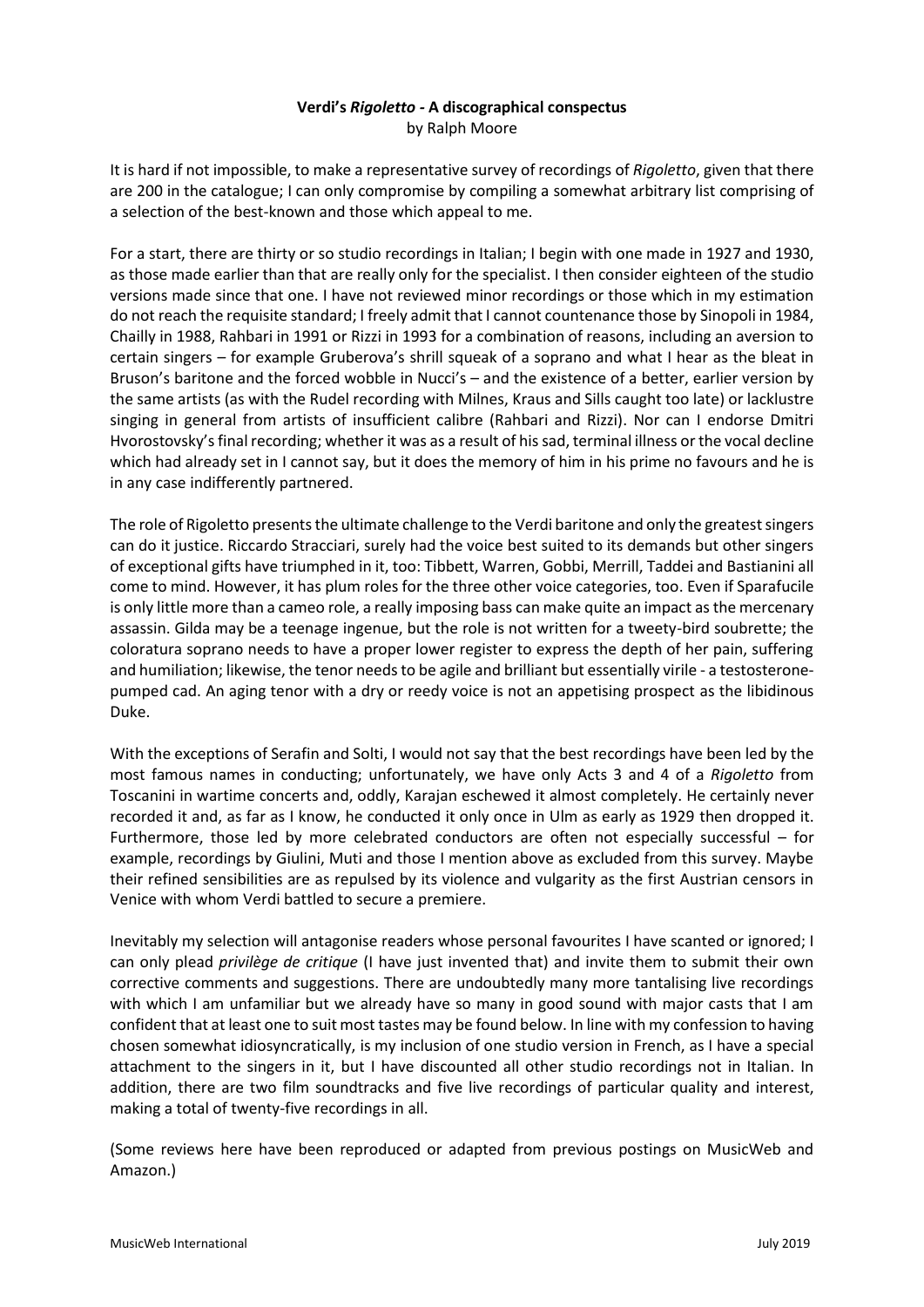## **The Recordings**

## **Lorenzo Molajoli - 1927 & 1930** (studio; mono) Arkadia; Aura

Orchestra and Chorus - Teatro alla Scala

Rigoletto - Riccardo Stracciari Gilda - Mercedes Capsir Duca di Mantova - Dino Borgioli Sparafucile - Ernesto Dominici Maddalena - Anna Masetti-Bassi Giovanna - Ida Mannarini Monterone - Duilio Baronti Marullo - Aristide Baracchi Borsa - Guido Uxa Conte di Ceprano - Eugenio Dall' Argine Contessa di Ceprano - Ida Mannarini Un paggio - Anna Novi

I am always pleasantly surprised by how listenable some of these ancient recordings can be; apart from the slight rustling underlay, my copy on the Arkadia label is little worse than many a mono recording from the 50's and anyone who wants to hear one of the greatest Verdian baritones ever, who had already made his debut while Verdi was still alive, will be rewarded. Stracciari's co-singers are distinguished: refined, bright, but powerful lyric tenor Dino Borgioli and brilliant Spanish coloratura soprano Mercedes Capsir, who specialised in roles such as Gilda. The rest of the cast are Milanese regulars and uniformly fine, including a fine Sparafucile from bass Ernesto Dominici who pops up regularly in recordings with Gigli. When the choir and orchestra are singing and playing in unison the sound becomes boomy and hollow, obscuring detail, but solo voices emerge particularly cleanly.

Stracciari had an especially rich, sonorous quality to his baritone – it really was a unique, miraculous sound of extraordinary resonance; no other Rigoletto except Titta Ruffo approaches its depth and power. He was already a veteran performer in his early fifties here, having sung professionally for thirty years, but the voice is still in marvellous condition and he uses the text so expressively. Sadly, the only other complete recording he made (in 1929 with the same two co-singers and conductor as here) was of his other signature role, Figaro, which he sang over a thousand times.

What little we know about Molajoli is through the excellence of the recordings he made for Columbia; everything about his conducting is right here. You will not hear a better assumption of the eponymous leading role and he is more than adequately partnered.

**Ettore Panizza – 1935** (live composite; mono) Naxos Orchestra and Chorus - Metropolitan Opera

Rigoletto - Lawrence Tibbett Gilda - Lily Pons Duca di Mantova - Frederick Jagel Sparafucile - Virgilio Lazzari Maddalena - Helen Olheim Giovanna - Thelma Votipka Monterone - Alfredo Gandolfi Marullo - George Cehanovsky Borsa - Giordano Paltrinieri Conte di Ceprano - Hubert Raidich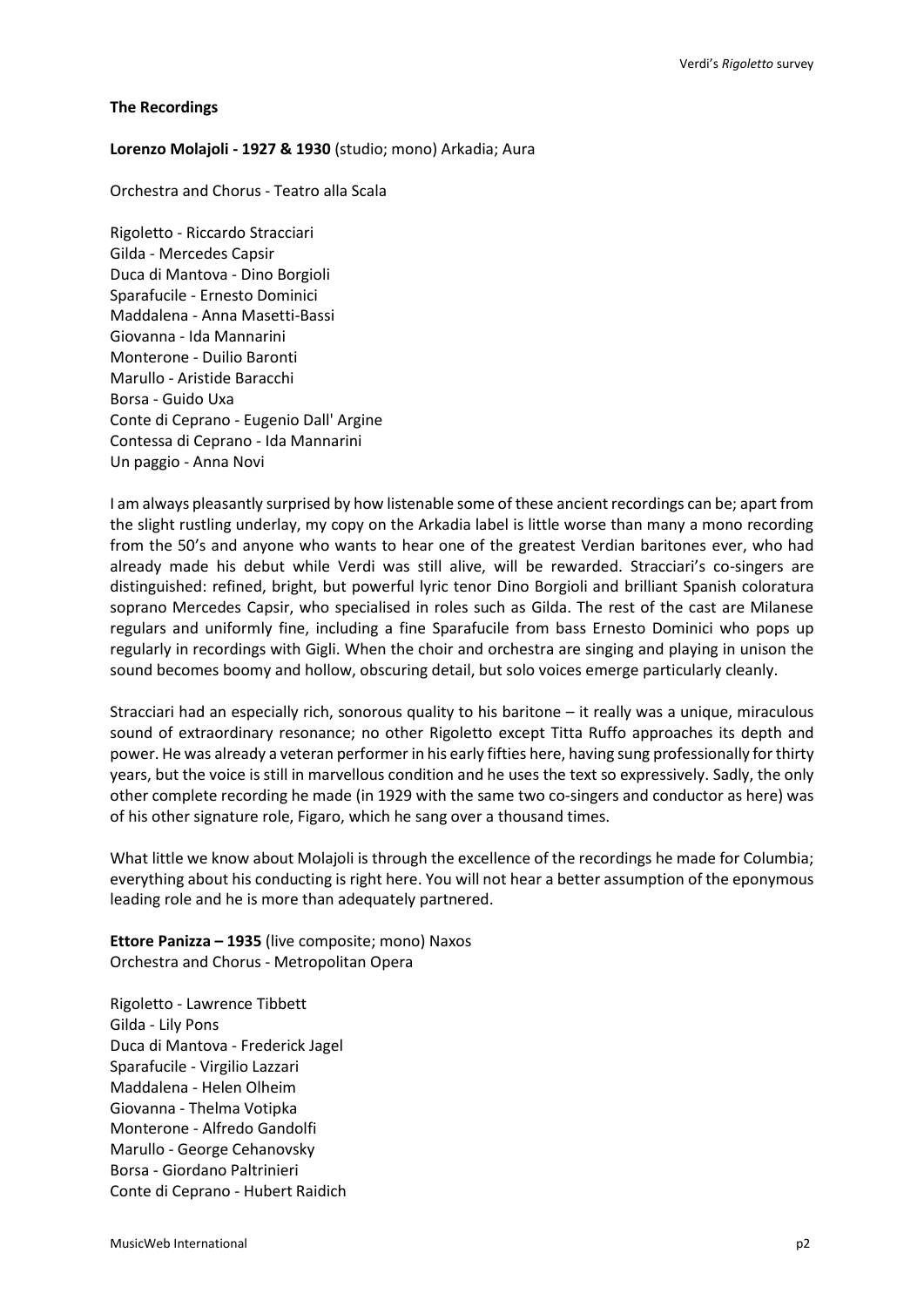Contessa di Ceprano - Charlotte Symons Un paggio - Paolina Tomisani

So old a recording cannot be more than a supplementary recommendation for historical buffs, nor are the singers here uniformly excellent, but I include it for one over-riding reason: the performance of America's greatest baritone, Lawrence Tibbett, whose ability to alter the frequency of the vibrato of his lean, resonant voice added so much to its expressiveness and marked firmly as being in the tradition of great Italian exponents such as Scotti, Ruffo, Stracciari, Amato and De Luca.

His co-singers are less impressive: Jagel had a rather plaintive, "shouty" tone and Lily Pons comes close being the dreaded "tweety-bird" I mentioned in my introduction; comparisons with Capsir in the earliest recording here are not to Pons' advantage. The Monterone is tremolo-ridden and the Sparafucile rather short on menace. Naxos have cleaned up the sound as best they can but it's still scratchy and papery. No; it's for Tibbett – and of course Panizza's skilful conducting - that the aficionado will turn to this, otherwise it's slim pickings.

**Cesare Sodero – 1945** (live; mono/Ambient Stereo\*) Naxos; Melodram; Pristine\* Orchestra and Chorus - Metropolitan Opera

Rigoletto - Leonard Warren Gilda - Bidù Sayão Duca di Mantova - Jussi Björling Sparafucile - Norman Cordon Maddalena - Martha Lipton Giovanna - Thelma Votipka Monterone - William Hargrave Marullo - George Cehanovsky Borsa - Richard Manning Conte di Ceprano - John Baker Contessa di Ceprano - Maxine Stellman Un paggio - Thelma Altman

We must remember that this set is that it is taken from a live radio broadcast from over seventy years ago and the mono sound is relatively poor, but the issue on the Pristine label has benefited from being the product of selection from the best of four different source tapes. Wow and pitch issues have been corrected and gaps patched from other sources, then the final product has been subjected to the Pristine XR Ambient stereo remastering effect, just as was done for the classic Callas-Gobbi-Di Stefano version made ten years later

The careers of Björling and Leonard Warren ran in parallel: both were born in 1911, sang frequently at the Metropolitan Opera and died before they were fifty. Warren may also be heard in the 1950 studio recording under Cellini and of course Bjőrling recorded the Duke to Robert Merrill's jester in 1956, but this is the only opportunity to hear both singers together in one *Rigoletto*, liberated from the sometimes restrictive effect of recording in a studio. I once owned it in the Naxos issue but discarded it as I found the sound to be pretty dim and quite frequently distorted, despite the valiant reengineering. This new release is decidedly an improvement over that Naxos, but, as the notes confess, "it will never resemble a true high fidelity recording." It remains very acceptable as a souvenir of three great artists singing in their prime and at full throttle. Just the way Bjőrling hangs on to and belts the climactic B flat in "Questa o quella" tells you that the audience were in for a great night of full-throated opera. I have never heard him sing with such abandon as he does here; any doubts about the size or penetration of his voice will be quelled by listening to this performance. Sodero's conducting is spirited yet flexible.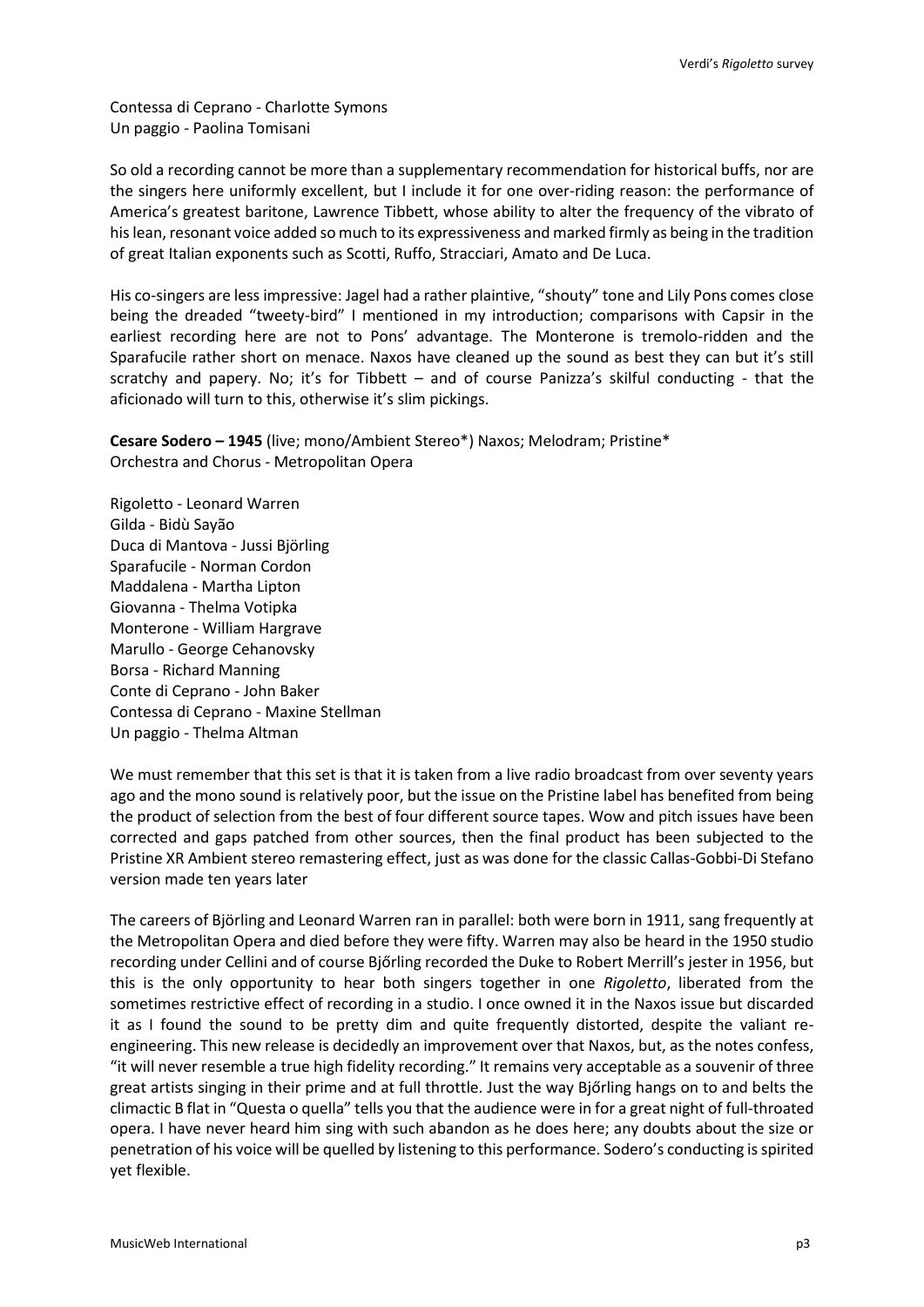Warren's tone is always slightly throaty to some ears, including mine but the intensity of his vocal acting and the ringing firmness, security and variety of his singing are captivating. This is a large-scale, extrovert assumption of the eponymous lead role. You can hear how he was Sherrill Milnes' inspiration in this role, Milnes' performance being similarly unbuttoned and belonging to what is still perhaps the most recommendable of stereo recordings. Warren is by no means without subtlety or tenderness; for example, his floated "Il pianto" in "Pari siamo" - or, later the diminuendo on the sustained F of "taci" in his plea to Marullo in "Cortigiani" - is simply lovely, then he concludes that aria with a top G on "È follia" to match Björling's big notes.

Norman Cordon's Sparafucile is serviceable without being especially chilling and comprimario roles in general are similarly no more than adequate but that is of no importance in a performance starring three such singers as we have here. Bidu Sayão's Gilda is girlish, vulnerable and exquisitely vocalised without quite the stamp of individuality some sopranos such as Callas and Moffo bring to the role. Her faintly tremulous timbre is very attractive and contrasts neatly with the virile forthrightness of Björling's glamorous Duke; it isn't hard to understand how he overcomes any resistance on her part. It's a pity about the cuts in their duets, but that was standard practice.

There's nary a hope in hell of hearing a performance of *Rigoletto* sung this well today; it is truly a souvenir of a bygone age.

**Tullio Serafin – 1946** (film soundtrack; mono) Bongiovanni Orchestra and Chorus - Teatro dell'Opera di Roma

Rigoletto - Tito Gobbi Gilda - Lina Pagliughi Duca di Mantova - Mario Filippeschi Sparafucile - Giulio Neri Maddalena - Anna Maria Canali Monterone - Marcello Giorda Marullo - Virgilio Gottardi Borsa - Roberto Bruni Conte di Ceprano - Giuseppe Varni

I didn't know about this rare recording until I began this survey. The crumbly "cellophane" mono sound distorts climaxes and affords the ear little pleasure, so it is out of the question to recommend it as a recording of choice but the names of the four principals in cast-list is enough to make any opera buff go weak at the knees. We can forget the off-key Monterone and concentrate on the great Tito Gobbi in pristine voice alongside luminaries such as Giulio Neri, whose inky-black bass contrasting with Gobbi's vibrant, multi-coloured baritone makes their duets riveting; he sustains the low F concluding their first encounter for ever – what a sound. Pagliughi is a proper coloratura soprano with a developed lower register but a light, clear upper voce; she has all the sweetness and vulnerability required to depict Gilda successfully without sounding twee. Filippeschi remains an under-rated *tenore di forza* with a remarkable upper extension and Anna Maria Canali is sound, solid Maddalena. As we know from the classic 1955 EMI recording, Serafin knows just what to do with the score.

What a pity that the sound isn't more approachable, as so much about this recording is admirable. You can watch the lavishly produced black and white film on YouTube; the portly Pagliughi does the voiceover for the comely actress portraying Gilda (although everyone is synched, which can make uncomfortable viewing).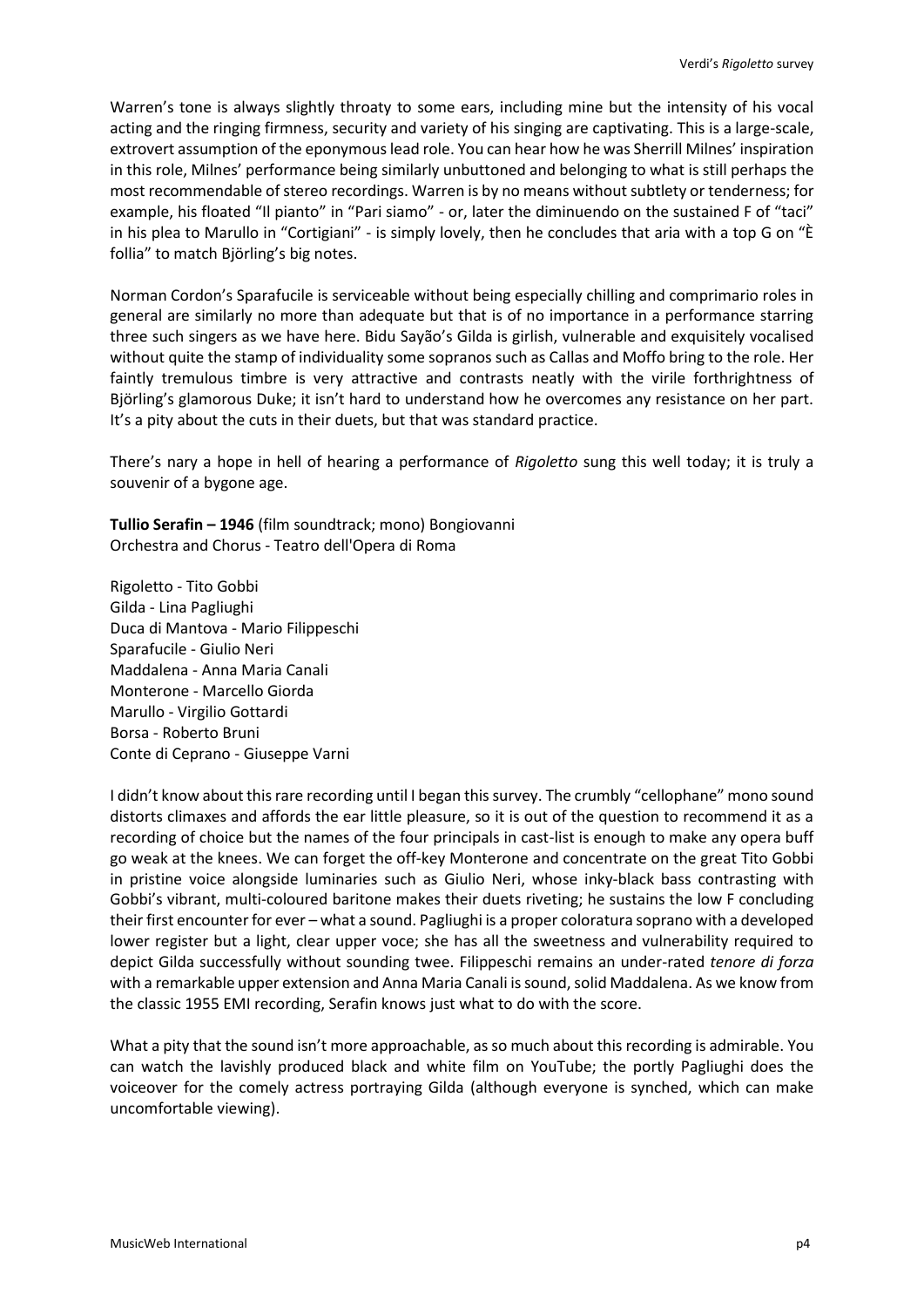**Renato Cellini – 1950** (studio; mono) RCA; Preiser; Naxos; Membran; Quadromania (coupled with *Il trovatore*) Orchestra - RCA Italiana; Chorus - Robert Shaw Chorale

Rigoletto - Leonard Warren Gilda - Erna Berger Duca di Mantova - Jan Peerce Sparafucile - Italo Tajo Maddalena - Nan Merriman Giovanna - Mary Kreste Monterone - Richard Wentworth Marullo - Arthur Newman Borsa - Nathaniel Sprinzena Conte di Ceprano - Paul Ukena Contessa di Ceprano - Joyce White Un paggio - Joyce White

This Rigoletto is a dream. I have it as one of the two recordings on the Membran 4 CD "Quadromania" se (paired with an *Il trovatore* from twenty years earlier). It is not for audiophiles, but that does not mean that you have to put up with distant squawking overlaying someone having an almighty fry-up; I was not expecting much and this is very much better than I could have hoped. It is very listenable as long as you do not demand modern, stereo sound. In any case, the quality of the performance silences all criticism: here are some of the finest voices from the 50's, conveying the drama and immediacy of a live performance without the attendant disadvantages of live recording.

Indeed, it must be Warren's best recorded performance and that thrilling, slightly throaty baritone is caught at its height. Berger completely suggests the ingenue and sings very prettily and affectingly, more in the Pagliughi school than the modern Callas style and Peerce (another Toscanini favourite) once again proves that he is under-rated today; this is a heroic and stirring assumption of the wicked Duke, properly callous and oleaginously sentimental during "Parmi veder le lagrime", as if he temporarily actually believed that he is capable of tender feelings - in typical "sentimental bastard" fashion. Cellini is an efficient, somewhat rushed and unyielding conductor, as he is in the roughly contemporaneous Björling *Il Trovatore*. This is still many people's favourite *Rigoletto* -and I can see why, although I would not be without the famous EMI set either.

**Umberto Mugnai – 1952** (live; mono) Warner; Opera d'Oro; Urania; Mondo Musica; Archipel Orchestra and Chorus - Palacio de las Bellas Artes

Rigoletto - Piero Campolonghi Gilda - Maria Callas Duca di Mantova - Giuseppe di Stefano Sparafucile - Ignacio Ruffino Maddalena - María Teresa García Giovanna - Ana María Feuss Monterone - Gilberto Cerda Marullo - Alberto Herrera Borsa - Carlos Sagarminaga Conte di Ceprano - Francisco Alonso Contessa di Ceprano - Edna Patoni

The sound here is primitive on most labels, but we must be grateful to Warner for improving and tidying it in their recent issue. Di Stefano is in blazing form apart from some regrettable flatness on the top Bs in his big - and encored - aria and Campolonghi is fine, apart from a tremulous vibrato and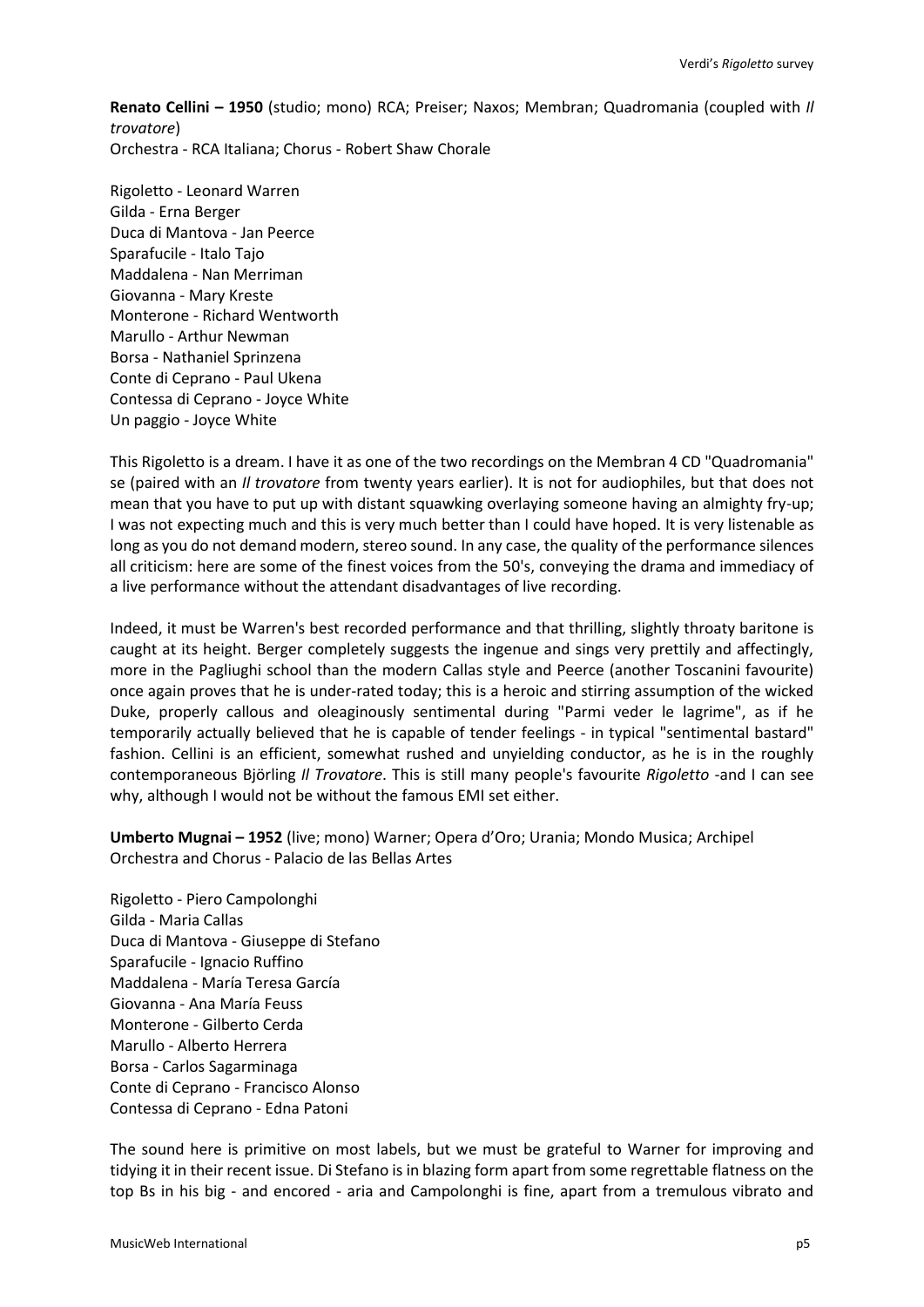suffering the disadvantage of not being Tito Gobbi. He is nonetheless a stage animal and makes a great show of prolonging "È follia!". Ignacio Ruffino is an imposing Sparafucile but he, too, is uncertain of intonation, too often turning sharp. The Monterone is weak. The ensemble falls apart in the trio just before Gilda enters Sparafucile's house but that is not Callas' fault. Callas is delicate, vulnerable and infinitely touching, lightening her essentially full tone even more so than her studio recording. The prompter intermittently assumes a starring role. It is included in the "Callas Live" collection and is one of the better sets there.

The flaws and poor sound mean that this isn't a library recommendation but fans of La Divina will want to hear it.

**Alberto Erede – 1954** (studio; mono) Decca Orchestra and Chorus - Santa Cecilia

Rigoletto - Aldo Protti Gilda - Hilde Gueden Duca di Mantova - Mario Del Monaco Sparafucile - Cesare Siepi Maddalena - Giulietta Simionato Giovanna - Luisa Ribacchi Monterone - Fernando Corena Marullo - Pier Luigi Latinucci Borsa - Piero De Palma Conte di Ceprano - Dario Caselli Contessa di Ceprano - Christiane Castelli Un paggio - Lina Rossi

Unlike its companion recording of *Aida* with regulars Del Monaco, Protti, Caselli, Corena and the same conductor, this *Rigoletto* has never had a good press and has been overshadowed by the other mono sets from RCA, Cetra and EMI recorded in the same era. It is true that on the debit side Del Monaco is a bit relentlessly macho, Protti is reliable and routine rather than exciting and Erede conducts this less interestingly than he does *Aida*; it also contains the "traditional" cuts.

On the other hand, it is a cohesive performance featuring some major voices like a young Siepi, mightily impressive as Sparafucile – one of the best on record - and for some, just the size and heft of Del Monaco's voice is reward enough; I thoroughly enjoy his duetting with Gueden, which is surely not devoid of nuance. "Parmi veder le lagrime" is really quite refined as well as powerful. Protti might not be very imaginative or especially adept with the text but he has a big, steady voice and rises to the big moments in Act 3, like "All'onda!". Gueden is a bright, steely, pure and piercing Gilda; she is accurate, musical and has a trill. It's a bonus to have the great Simionato in the comparatively small role of Maddalena.

This will never be anyone's first choice but is certainly not without merit and we would be a lot more grateful for it had it not had the misfortune to appear in train with a virtual glut of fine recordings but it still does the music honour.

**Angelo Questa – 1954** (studio; mono) Cetra/Warner Fonit; PSC Orchestra and Chorus - RAI Torino

Rigoletto - Giuseppe Taddei Gilda - Lina Pagliughi Duca di Mantova - Ferruccio Tagliavini Sparafucile - Giulio Neri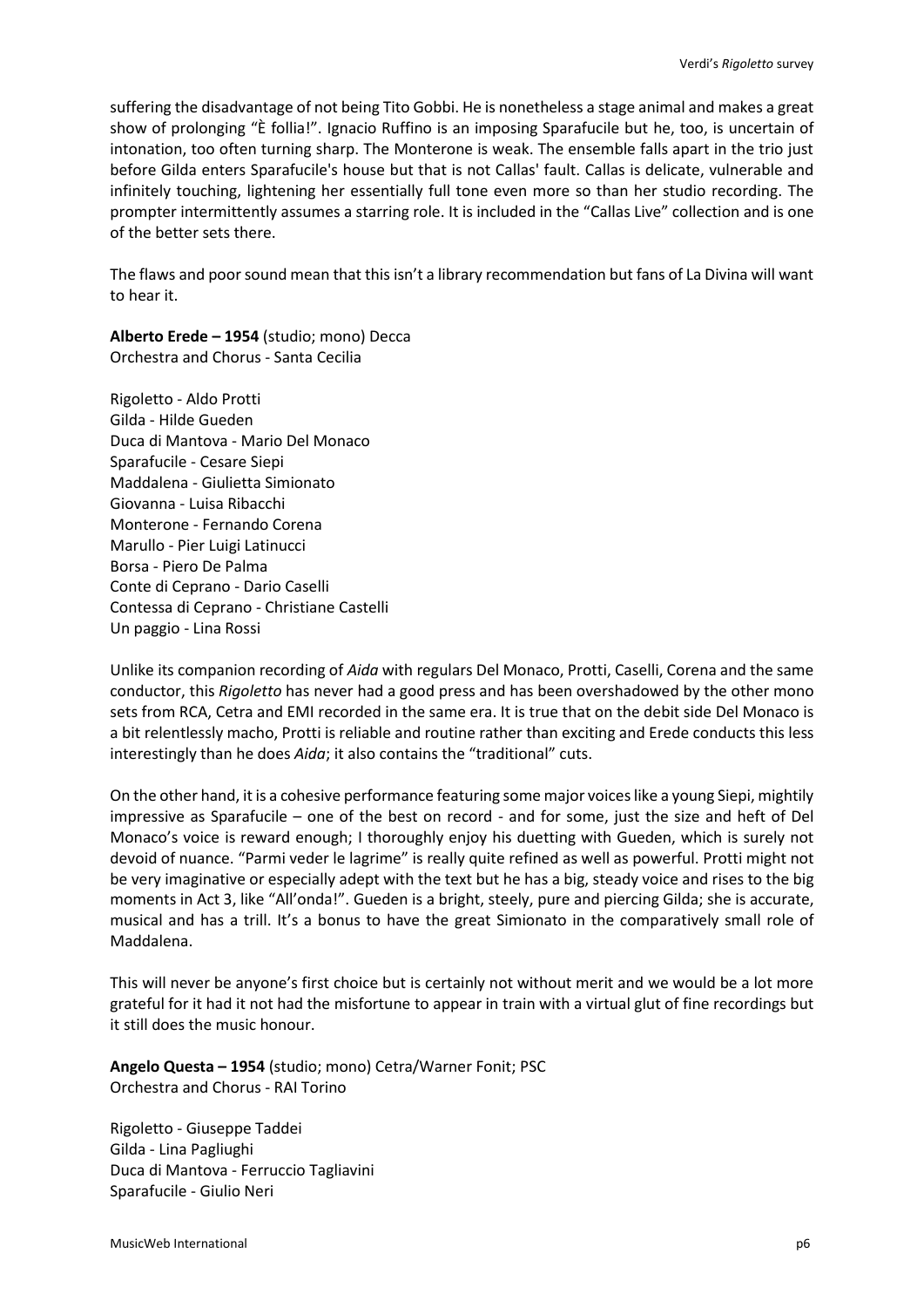Maddalena - Irma Colasanti Giovanna - Tilde Florio Monterone - Antonio Zerbini Marullo - Alberto Albertini Borsa - Tommaso Soley Conte di Ceprano - Mario Zorgniotti Contessa di Ceprano - Ines Marietti Un paggio - Mario Giacobini

I am surprised to find myself recommending this whole-heartedly, even in comparison with the now legendary Gobbi-Callas-Di Stefano set or more recent favourites such as the Milnes-Sutherland-Pavarotti Decca version (which is not to all tastes, I know); there remain many strong reasons for my advocacy of this rather ancient Cetra recording.

First, the 1954 mono sound has now been immeasurably improved from earlier issues, when it was harsh and strident. It is now clean, with the voices well forward and offers little distortion in climaxes. Then we have the quality of both the singing and the conducting. Angelo Questa presided over many admirable Cetra recordings, including a very recommendable 1956 Aida with a young Corelli; here he directs a subtle, unfussy, wholly idiomatic performance with an orchestra and chorus who have the music and language in their blood.

Many collectors and opera buffs will want this recording for both Taddei and Tagliavini. Taddei is heard at his best and Tagliavini, a tenore di grazia, famous for his honeyed mezza voce and head tones, nonetheless had steel in his tone when he needed it. The frequency with which he resorts to those quieter effects might take a modern listener, more used to the Pavarotti approach to this role - all brilliance and verve - a little by surprise. It is musically and dramatically very effective and perhaps preferable to Di Stefano's more effortful delivery.

Taddei's characterisation is less biting than Gobbi's but richer of voice and just as subtle. He is very moving in his appeal to the courtiers and capable of powerful scorn, too. I love both his and Gobbi's assumptions. Pagliughi was then approaching the end of her career and is at times a mite breathless and tweety. Some runs are smudged, some top notes unsteady, but she is a skilled, experienced and affecting singer who effectively voices the naive Gilda. Callas, wonderfully dramatic as she is, doesn't quite capture that quality of girlishness.

The all-Italian supporting cast, headed by the aptly-named, black-voiced Giulio Neri, is wholly idiomatic.

The test of any recording of *Rigoletto* is often in that wondrous last Act. While this one doesn't quite match the thrill of the Serafin, it still sweeps the listener along with its relentless tension and the terrible pathos of its conclusion. If you had only one *Rigoletto*, there is no reason why it should not be this one, as long as you do not demand more modern sound.

There are a few, brief cuts as was the standard practice at the time; no libretto.

**Tullio Serafin – 1955** (studio; mono/Ambient Stereo\*) EMI; Naxos; Brilliant; Regis; Zyx; Pristine\* Orchestra and Chorus - Teatro alla Scala

Rigoletto - Tito Gobbi Gilda - Maria Callas Duca di Mantova - Giuseppe di Stefano Sparafucile - Nicola Zaccaria Maddalena - Adriana Lazzarini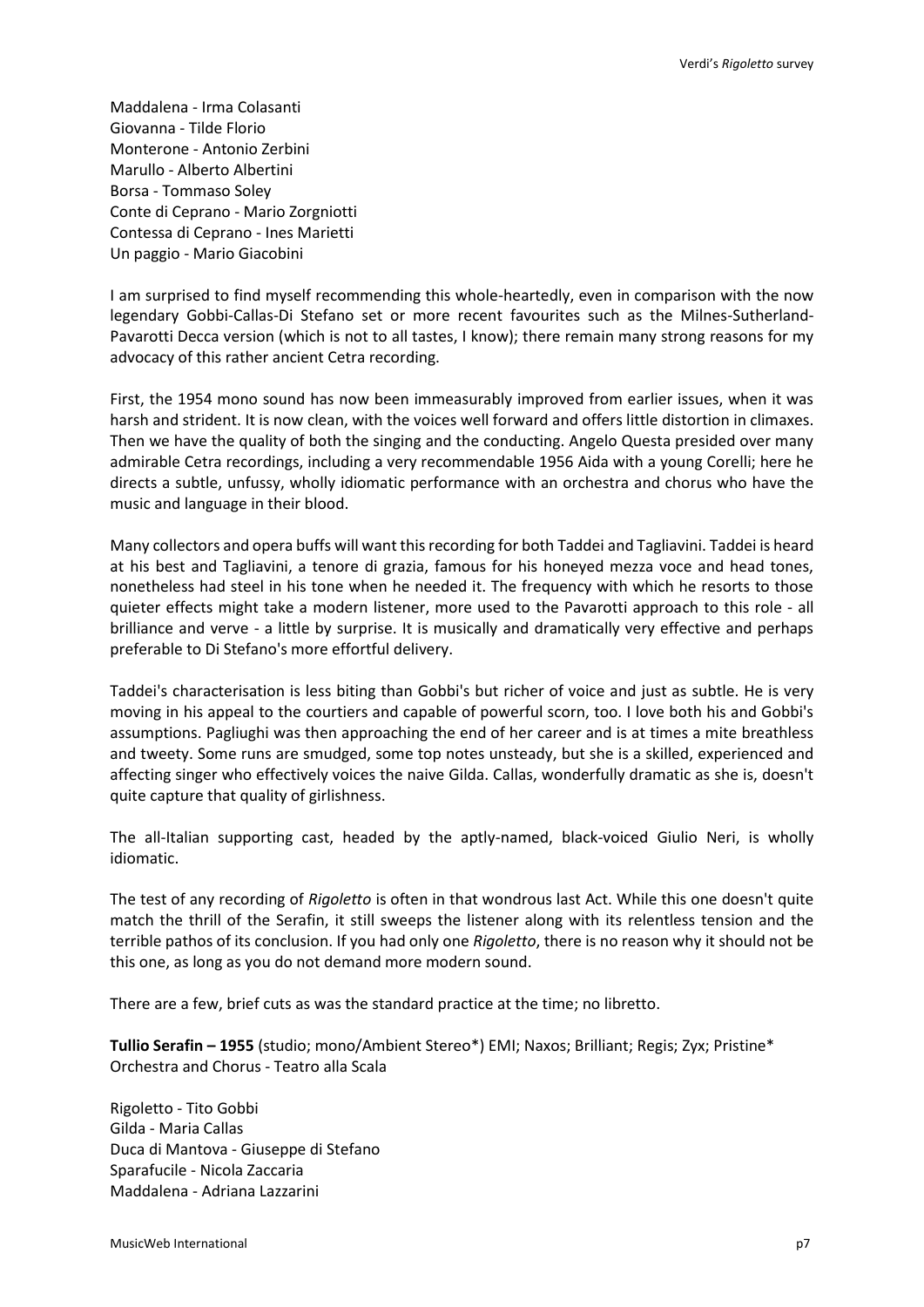Giovanna - Giuse Gerbino Monterone - Plinio Clabassi Marullo - William Dickie Borsa - Renato Ercolani Conte di Ceprano - Carlo Forti Contessa di Ceprano - Elvira Galassi Un paggio - Luisa Mandelli

My MusicWeb International colleague Göran Forsling has provided [a fine comparative survey](http://www.musicweb-international.com/classrev/2009/Apr09/verdi_rigoletto_93932.htm) of the four mono recordings from the 50's and concluded that this EMI issue always had the best recorded sound, the quality of performance notwithstanding. Of course it is now out of copyright and has appeared in numerous incarnations; however, this Pristine remastering into Ambient Stereo gives it even more of an sonic edge and the opportunity to appreciate afresh just how good the singers here are; its warmth and depth confer renewed presence and immediacy on proceedings, while minor irritations and blemishes have been minimised by Andrew Rose.

Fortunately they are accompanied by a conductor, chorus and orchestra entirely immersed in the Verdian idiom, providing ideal support. Serafin does nothing eccentric or flashy but simply knows how this music should go and does it, giving his singers plenty of time to make their points without undue self-consciousness.

Little more can be said about the principals which has not already been observed in the sixty or so years since its issue after the miraculously busy recording year of 1955. For some Di Stefano for all his élan, is a touch crude and shouty and the too open vowels presage troubles to come, but his is a highly energised, winning assumption with many splendid moments. Gobbi's voice might have been a little lean in tone for the ideal Verdi baritone but his range of colour and expression is miraculous; no singer since has so completely embodied this most complex of characters. Even Taddei, Warren or Milnes, all of whom are evidently deeply immersed in their portrayals and had more conventionally apt voices with stronger upper extensions, could not rival Gobbi for involvement. It might be true that Callas was not naturally suited to the role of Gilda but she was such a consummate vocal actress and technician that she entirely convinces as the waif whose obsessive love imbues her with a will of iron – enough to defy her father and sacrifice her life for a rake. Her downward portamento remains a thing of ineffable beauty. All three singers live their parts, providing a thoroughly satisfying synthesis of music and drama. The contract of the contract of the contract of the contract of the contract of the contract of the contract of the contract of the contract of the contract of the contract of the contract of the contract of the

The supporting cast is splendid, especially Zaccaria's saturnine Sparafucile. Lazzarini is not the most compelling or individual of mezzo-sopranos to record Maddalena but she is much more than adequate.

This restoration and revitalisation from Pristine ensures that the current generation can hear what remains, despite the cuts standard for the time, artistically the most complete *Rigoletto* on record. The only drawback is that a libretto must be accessed elsewhere.

**Ionel Perlea – 1956** (studio; stereo) RCA; Naxos Orchestra and Chorus - Teatro dell'Opera di Roma

Rigoletto - Robert Merrill Gilda - Roberta Peters Duca di Mantova - Jussi Björling Sparafucile - Giorgio Tozzi Maddalena - Anna Maria Rota Giovanna - Silvana Celli Monterone - Vittorio Tatozzi Marullo - Arturo La Porta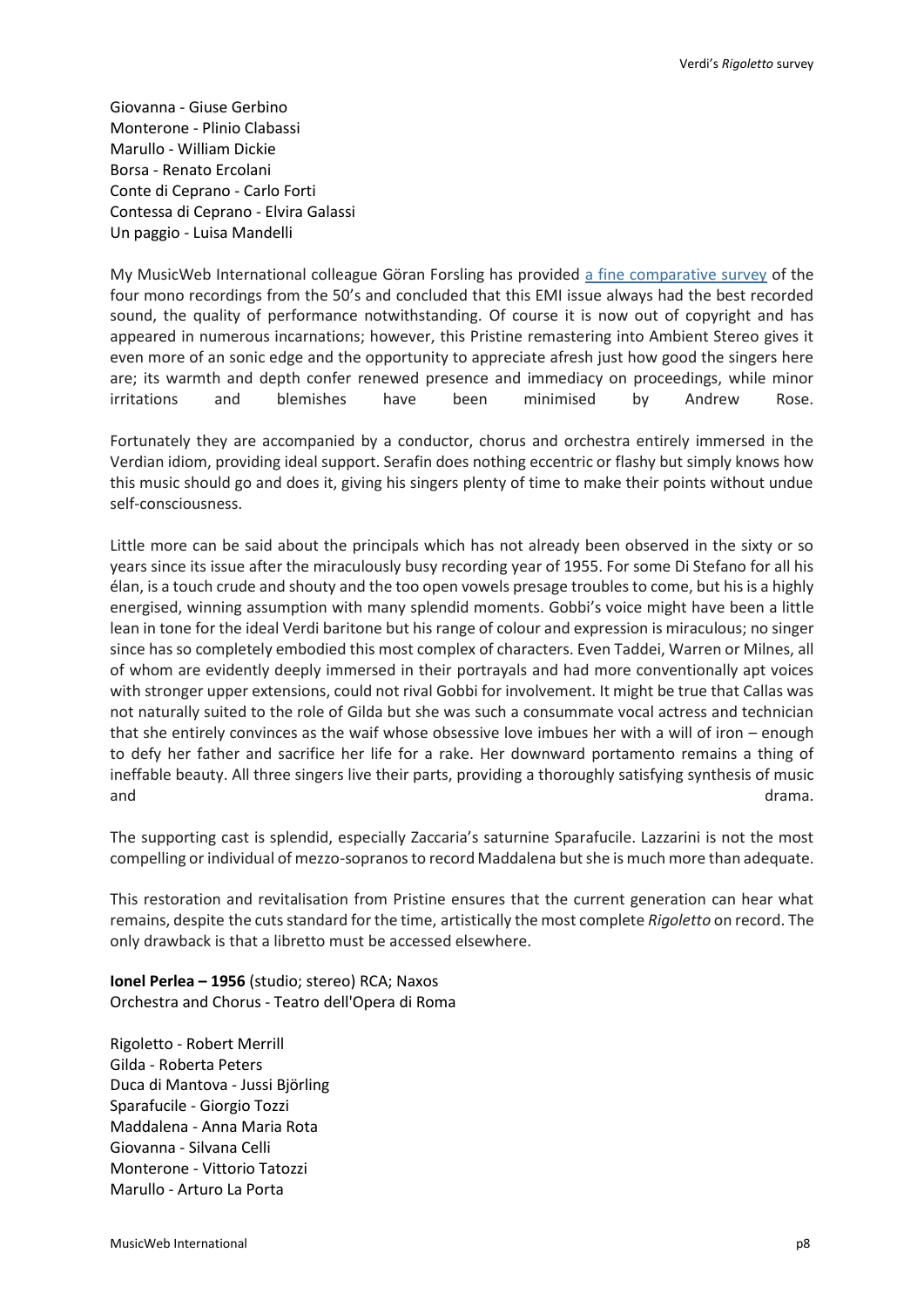Borsa - Tommaso Frascati Conte di Ceprano - Leonardo Monreale Contessa di Ceprano - Lidia Grandi Un paggio - Santa Chissari

This early stereo studio recording has long been a classic despite the cuts and being overshadowed by Callas/Gobbi/Di Stefano set on EMI made the year before this. Perlea's conducting is a little bland but he is very supportive of his singers and the playing of the Rome Opera Orchestra is acceptable if occasionally a bit scratchy. The important orchestral passages such as the brooding opening to Act 4 and the subsequent storm music make their impact; Perlea lends intensity by groaning along (loudly, in the famous quartet) like Barbirolli and a few other vocal conductors I could name.

Of the principal singers I have my doubts about only Roberta Peters. She has a true, suitably girlish sound but can be piercing in alt and there is something windy in her tone where more fullness would be welcome. Her trill is a little laboured and the melodramatic scream as she is stabbed ill-advised. Nonetheless, hers is a convincing Gilda and her pyrotechnics, including a steam-whistle top E, might please others more than they do me. About Björling's Duke there can be no reservations: he is in glorious voice to rival Pavarotti and sounds half his true age; such a pity he wasn't given the cabaletta "Possente amore" to sing, too. Merrill displays one of the richest, most resonant baritones ever to grace the stage and does not here seem susceptible to the accusation sometimes made against him that he is dramatically inert; his palpable grief during "Ah! Deh non parlare al misero" is very touching.

The supporting cast, including a strong Maddalena from Anna Maria Rota and a black-voiced Tozzi as Sparafucile, is excellent, even if Monterone could be steadier. This is a *Rigoletto* that should be in every Verdi-lover's collection, unless you prefer Kraus to Bjorling (I don't) or Moffo to Peters (which I do), in which case you might prefer the later, 1963 RCA recording by Merrill with Solti.

**Francesco Molinari-Pradelli – 1959** (live; stereo) Philips; Walhall Orchestra and Chorus - Teatro di San Carlo di Napoli

Rigoletto - Renato Capecchi Gilda - Gianna D' Angelo Duca di Mantova - Richard Tucker Sparafucile - Ivan Sardi Maddalena - Miriam Pirazzini Giovanna - Aurora Cattelani Monterone - Vito Susca Marullo - Giorgio Giorgetti Borsa - Vittorio Pandano Conte di Ceprano - Guido Pasella Contessa di Ceprano - Anna Di Stasio Un paggio - Carmen Marchi

Many commentators agree that this is something of a neglected sleeper in the canon of *Rigoletto* recordings. It is rarely mentioned in surveys which might explain why I had forgotten all about it, having listened to and frequently enjoyed in the early 80's on LP then moved on to more celebrated versions.

First, the sound is excellent: clean, clear, undistorted early stereo with just enough space around the voices to suggest a stage. It is not "live" as the Walhall back cover states, but a studio recording. Presumably the orchestra is the resident San Carlo Opera band and Molinari-Pradelli does a wholly efficient, unobtrusive job conducting them idiomatically so that you never give it a thought. There are the standard cuts to endure but otherwise this is a completely recommendable version, so long as you respond to the voice types here. Capecchi has a very dark, expressive baritone but displays no difficulty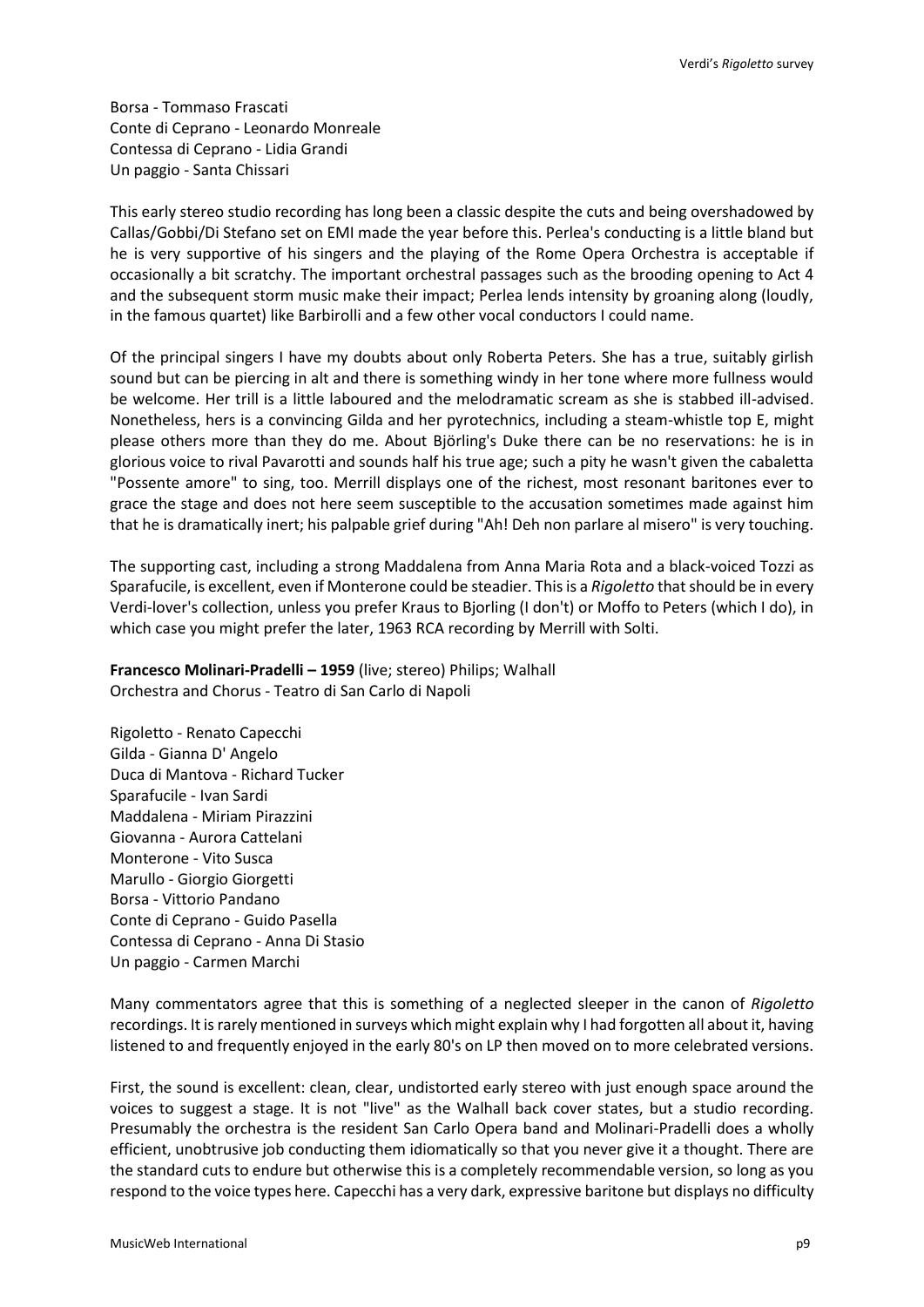with top notes. His legato is somewhat sacrificed to ensuring variety of vocal inflection but he is dramatically compelling. Tucker is far from "charmless" as some have complained; he is in superb, secure, ringing voice and every inch the rake. Gilda is sung by the American soprano Gianna d'Angelo with a purity to suggest the true ingénue. The voice lacks the palette of tones and colours brought to the role by more accomplished singer-actresses but she succeeds within the narrower scope common to singers of her vocal type such as Pagliughi and Berger. Sardi is a fine, black Sparafucile and Pirazzini an experienced Maddalena.

This is a recording closest in type to those of the same decade starring Warren and Taddei; any of them is recommendable and as a Verdi nut I'm happy to have all three. It seems to me that Capecchi in particular has been undeservedly neglected and this powerful depiction of the hunchback is a timely reminder of his talents.

**Gianandrea Gavazzeni – 1960** (studio; stereo) BMG; Andromeda; Urania Orchestra and Chorus - Maggio Musicale Fiorentino

Rigoletto - Ettore Bastianini Gilda - Renata Scotto Duca di Mantova - Alfredo Kraus Sparafucile - Ivo Vinco Maddalena - Fiorenza Cossotto Giovanna - Clara Foti Monterone - Silvio Maionica Marullo - Virgilio Carbonari Borsa - Enzo Guagni Conte di Ceprano - Giuseppe Morresi Contessa di Ceprano - Clara Foti

I completely gave up on this splendid recording when it first appeared on CD on the BMG/RCA label, as they had totally botched the remastering; it was so muddy and distant that it was unlistenable. Fortunately it then appeared on the Andromeda label in excellent 24-bit sound, with just some slight edge or distortion in the loudest passages but generally sounding really good for 1960. I have not heard what the Urania version sounds like but usually things of that provenance are wholly recommendable.

This recording has a stellar cast with quality in depth down to the chilling Sparafucile of black-voiced bass Ivo Vinco and the rich, vibrant Maddalena of his then wife Fiorenza Cossotto. Not everyone responds to the reedy sound of Alfredo Kraus's Duke but at thirty-two he was in sappiest, most youthful voice and plays the suave rake to perfection, despite some lack of ping in his top notes. Nevertheless, he hits a top D at the conclusion of the oft-omitted cabaletta "Possente amor" and is matched in winning youthfulness by a twenty-seven-year-old Renata Scotto, before her voice took on a shrill edge and a beat. She is just occasionally a little squally but often touchingly delicate and girlish, floating some lovely top C's, D flats and even a top D of her own; there are money notes a-plenty from both artists.

But of course the raison d'être here is the magnificent Rigoletto of Ettore Bastianini. Never an especially subtle artist he does not rival Gobbi for verbal nuance but instead produces a glorious stream of noble tone, throwing in top A's and providing a biting intensity which is wholly apt to portray the Jester's desperation.

I don't know of any performance from Gavazzeni, either live or studio, which is less than excellent; he strikes me as one of the most under-rated opera conductors of the 20C and he does everything right here as ever. Singers must have loved him as he never rushes them but always maintains tension and momentum.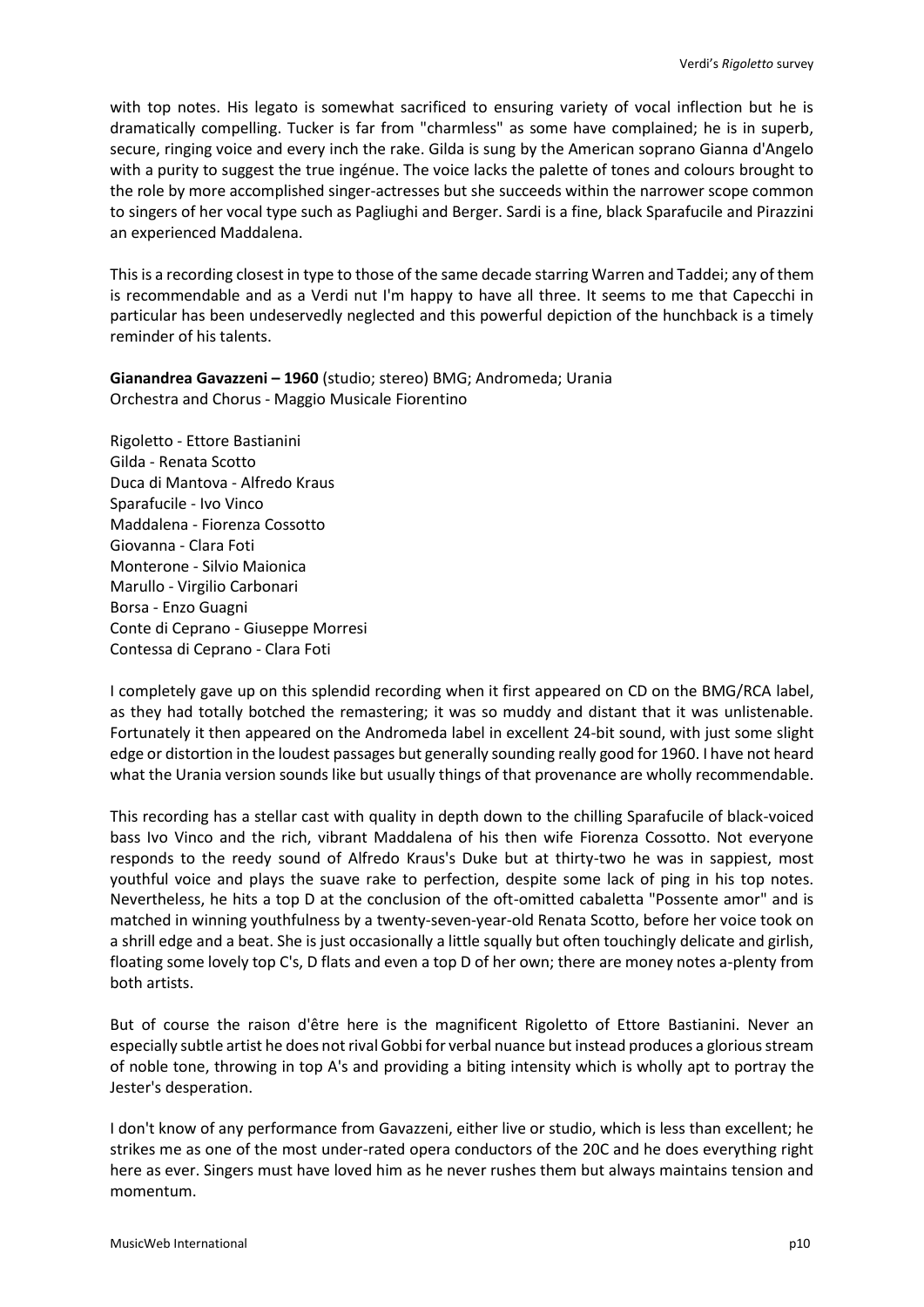This is a thrilling, wholly satisfying recording. It might not displace Serafin or Bonynge but deserves to sit alongside them.

**Nino Sanzogno – 1961** (studio; stereo) Decca Orchestraand Chorus - Santa Cecilia

Rigoletto - Cornell MacNeil Gilda - Joan Sutherland Duca di Mantova - Renato Cioni Sparafucile - Cesare Siepi Maddalena - Stefania Malagù Giovanna - Anna Di Stasio Monterone - Fernando Corena Marullo - Giuseppe Morresi Borsa - Angelo Mercuriali Conte di Ceprano - Giulio Corti Contessa di Ceprano - Luisa Valle Un paggio - Maria Fiori

Available at bargain prices and in good sound for a recording over fifty years old, this would be a sound introduction to any novice but they would be missing one important thing, and that is the impact a really dashing tenor such as Pavarotti or Björling can make in his music. Renato Cioni had a pleasant enough lyric tenor voice but it is somewhat throaty and decidedly a size too small for the priapic Duke who thus emerges as a bit - well, if you'll excuse the choice of word - limp. His top notes are often white, strained and snatched and he is a cipher dramatically. He enjoyed some favour with Decca around this time, recording twice with Sutherland and performing in *Tosca* with Callas and Gobbi at Covent Garden in 1964, but his bleaty sound is not very grateful.

After that, it's nearly all gain. MacNeil had one of the most sheerly beautiful baritones in a generation which included Bastianini, Merrill, Bechi, Capecchi, Gobbi, Guelfi, Herlea, Lisitsian, Taddei, Valdengo and Warren - where are such baritones today? MacNeil's top notes, legato and honeyed mezza voce are all things of wonder and if he is not the dramatic equal of Gobbi nor is anyone else and he is still no slouch. A young Joan Sutherland demonstrates the kind of generalised melancholy and pathos Gilda demands and deploys her large, fruity soprano judiciously to showcase an amazing trill, some seamless cantilena and thrilling top notes. Her diction - always a problem with her - isn't so bad and she's not too droopy or swoopy. Cesare Siepi's chocolate bass is a joy even if doesn't exactly suggest evil - but that's the pattern with this recording: generally gorgeous singing which is short on characterisation. Corena lets down the side with a woofy, bland Monterone; Stefania Malagù's Maddalena is fine.

Sanzogno's conducting is similarly what you'd expect from a seasoned pro steeped in Verdian tradition: nothing special, nothing unobjectionable, considerate to his singers and able to keep up the requisite momentum.

This should never be anyone's favourite *Rigoletto* with its tendency towards blandness and a sub-par tenor, but it's nonetheless very enjoyable as sheer singing.

**Jésus Etcheverry - 1961** (studio; stereo) Music Memoria; Walhall. **NB: sung in French** Orchestra symphonique et Choeurs, Paris

Rigoletto - Robert Massard Gilda - Renée Doria Duca di Mantova - Alain Vanzo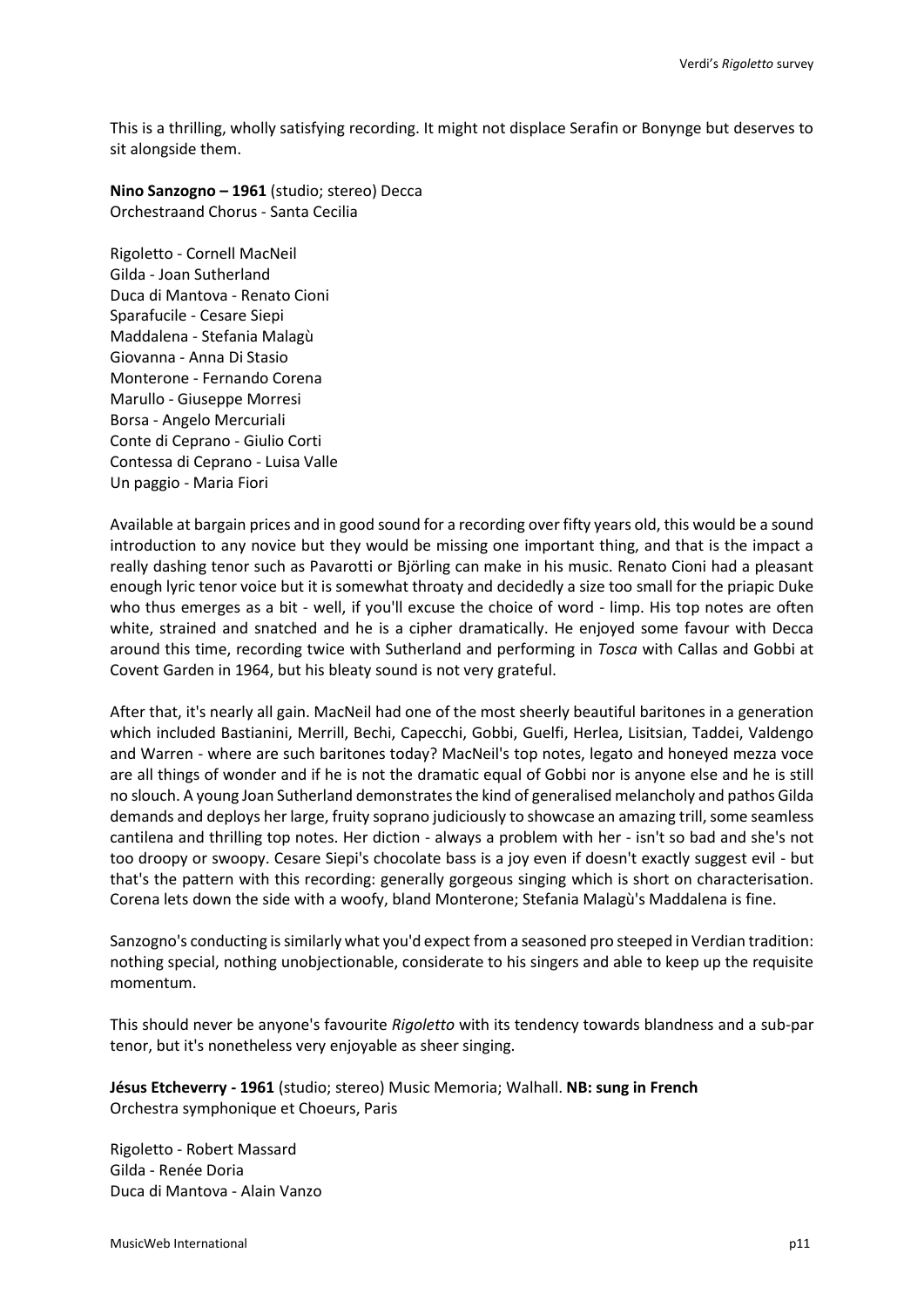Sparafucile - Adrien Legros Maddalena - Denise Scharley Monterone - Jean-Pierre Laffage Borsa - Camille Rouquetty Conte di Ceprano - Jacques Scellier Contessa di Ceprano - Micheline Dupré Un paggio - Agnes Adam Johanna - Agnes Adam Marcello - Michel Forel

Robert Massard has long been one of my favourite half a dozen baritones and he remains hugely under-valued, mainly perhaps because he sang mostly in French and in France, so did not sing so many of the big Italian roles in the big international houses. No matter; he still has one of the most elegant, flexible and powerful baritones to grace the operatic stage, clean in line, flawless in legato and always beautiful in tone. Nor is he short on dramatic punch, as you may hear in his monologues.

In addition, we hear the foremost lirico-spinto tenor of his day, Alain Vanzo, another graceful and infinitely subtle singer with thrust and ping to spare without ever compromising the essential sweetness of his voice. Vanzo's career, like that of Massard, was largely confined to France despite some celebrated international appearances. Renée Doria was a foremost French coloratura soprano with a touch of the soubrette in her voice which is not unsuitable to the depiction of the innocent Gilda. She has top notes to spare; both she and Massard take with ease the traditional high options, she even hitting D sharp at the end of her duet with her father. Their "Piangi, piangi" (or rather, "Pleure, pleure") duet is wonderfully sung with the ideal long Verdian line and some really moving use of portamenti from Doria. The famous quartet, led with such aristocratic restraint by Vanzo's seductively sung Duke, is unusually delicate and again, exquisitely sung. The splendid bass Adrien Legros makes a black-browed Sparafucile and the Madeleine is a first-rate artist with a gratifying lower register.

The supporting cast is all francophone and the opera is really very successfully translated into French, with many phrases echoing the original Italian gratefully but introducing a touch of Gallic piquancy to proceedings, just as the grainy French woodwind lend distinction to the playing.

Etcheverry's conducting is never rushed but equally never lacks tension; he has a superb ear for rallentendo and rubato, such that the pacing of the opera seems just right. The taped storm sound effects played over the music are quaint and superfluous but the mood of menace is unerringly built, culminating in the terrifying climax when Gilda enters the den to her death. If this had been recorded in Italian it would be one of the top few recommendations for a standard recording. If these artists were singing today, they would be internationally acclaimed stars yet this is essentially a domestic French in-house recording. The stereo sound is good for 1961, although voices are very forward and the orchestra too recessed.

*Rigoletto* in French? Why not? I love it and for me this recording is up there with those starring Gobbi, Merrill and Warren.

**Georg Solti – 1963** (studio; stereo) RCA; Sony BMG Orchestra and Chorus - RCA Italiana Orchestra

Rigoletto - Robert Merrill Gilda - Anna Moffo Duca di Mantova - Alfredo Kraus Sparafucile - Ezio Flagello Maddalena - Rosalind Elias Giovanna - Anna Di Stasio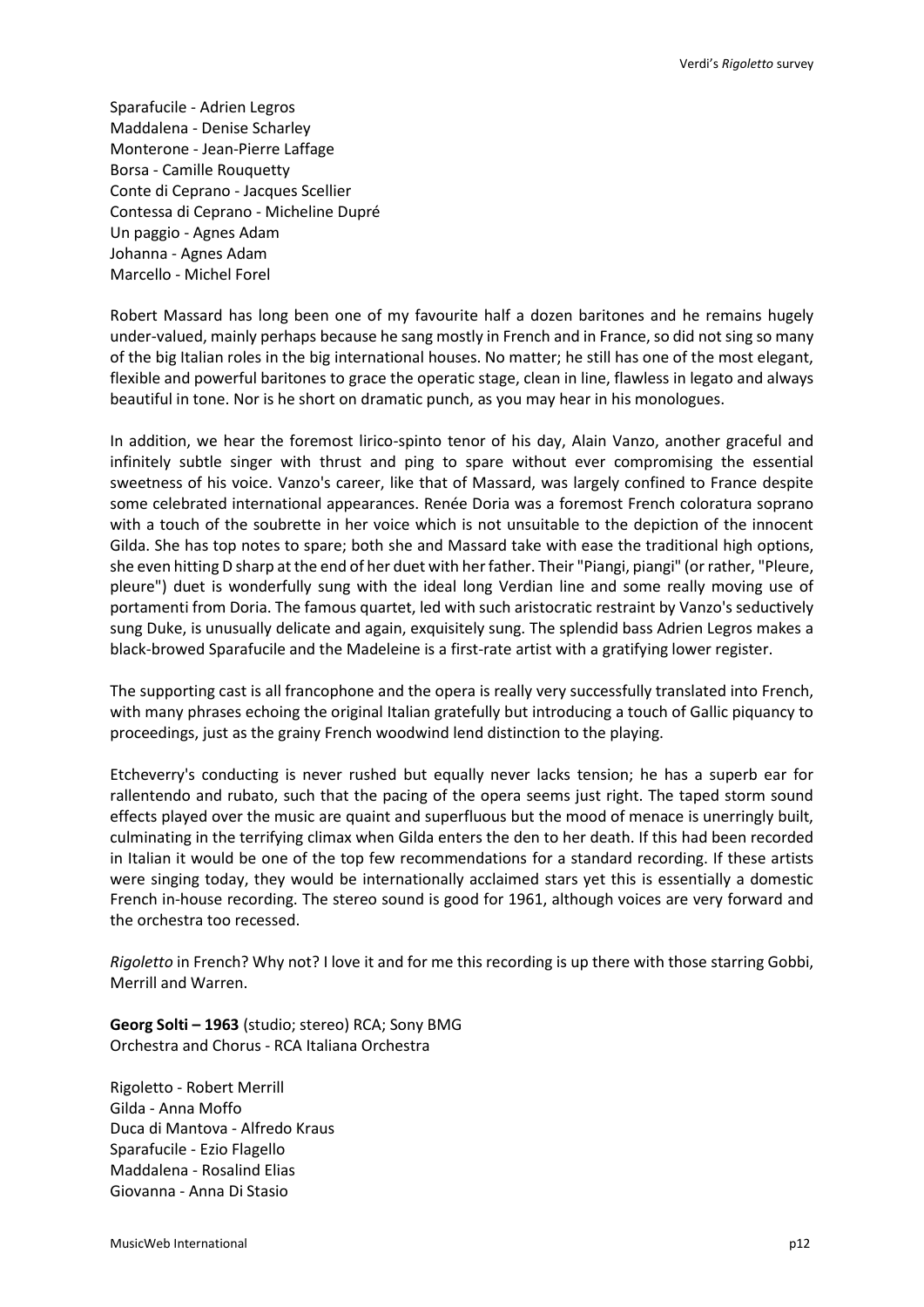Monterone - David Ward Marullo - Robert Kerns Borsa - Piero De Palma Conte di Ceprano - Mario Rinaudo Contessa di Ceprano - Corinna Vozza

*Rigoletto* has been well served on disc but the best recordings tend now to be venerable; I do not find that more recent recordings reach the same standard as those of fifty and even sixty years ago. You certainly find plenty of excitement here, with Merrill turning a performance just as stirring vocally and perhaps even better acted than his earlier Perlea set with Bjorling. He is in tremendous form, that great, bronze voice caressing Verdi's beautiful melodies and his engagement with the role is matched by the technically flawless, girlish, touching Gilda of Moffo, her voice in its liquid, open-hearted prime. She makes judicious use of portamenti and floats top notes without any strain. I have read elsewhere that Solti drives hard - too hard - but I hear no inappropriate rush in the more introspective moments such as Gilda's "Tutte le feste" and he can certainly be relied upon to maximise the horror and pathos of that terrible thunderstorm scene. As ever, I have minor reservations about Kraus' Duke. I admit that I do not much like the essentially reedy quality of his voice and having watched him sing and conduct master classes, I think I can see how his insistence upon the "letter-box" shaped mouth makes his vocal production flawed and white - hence the squeezed nature of his ill-advised top D at the climax of "Possente amor" - but (as I have said in other reviews) you either like him or you don't and he certainly delivers an impassioned, caddish Duke, even if he cannot match the virile beauty of Bjorling or Pavarotti. (I must also concede that his top B at the end of "La donna e mobile" is a cracker.) The supporting cast is fine, even if others elsewhere are marginally preferable.

For me, the twin glories of this set are Solti's direction and Merrill's peerless vocalisation. As much as I love the way Gobbi matchlessly inflects the text, Merrill is altogether more secure and thrilling, vocally. This set is available cheaply in the new Sony "Masterworks Opera" series with a downloadable libretto and the sound is marvellous - you'd never guess it was recorded in 1963.

**Fausto Cleva – 1964** (live radio broadcast; mono) Sony Orchestra and Chorus - Metropolitan Opera

Rigoletto - Robert Merrill Gilda - Roberta Peters Duca di Mantova - Richard Tucker Sparafucile - Bonaldo Giaiotti Maddalena - Mignon Dunn Giovanna - Carlotta Ordassy Monterone - John Macurdy Marullo - Calvin Marsh Borsa - Arthur Graham Conte di Ceprano - Robert Patterson Contessa di Ceprano - Joy Clements Un paggio - Junetta Jones

I try to avoid being too picky and a little voice tells me that I should be more grateful for this recording than I feel. That said, this is in many ways standard fare from the Metropolitan Opera of the 1960s. If we had no other souvenir of Robert Merrill in one of his best roles it would be more treasurable but he made two fine studio recordings with Perlea in 1956 and Solti in 1964. His interpretation here barely differs in any respect from either of them. He is musically utterly dependable and wholly secure of voice, moving both in his solos and when duetting with Gilda, if never displaying the nuances or variety of vocal colour that Gobbi or Taddei find in the role. It is a noble, beautiful voice in all three of the recordings I compared but to hear him at his most expressive and refulgent the 1963 set under Solti is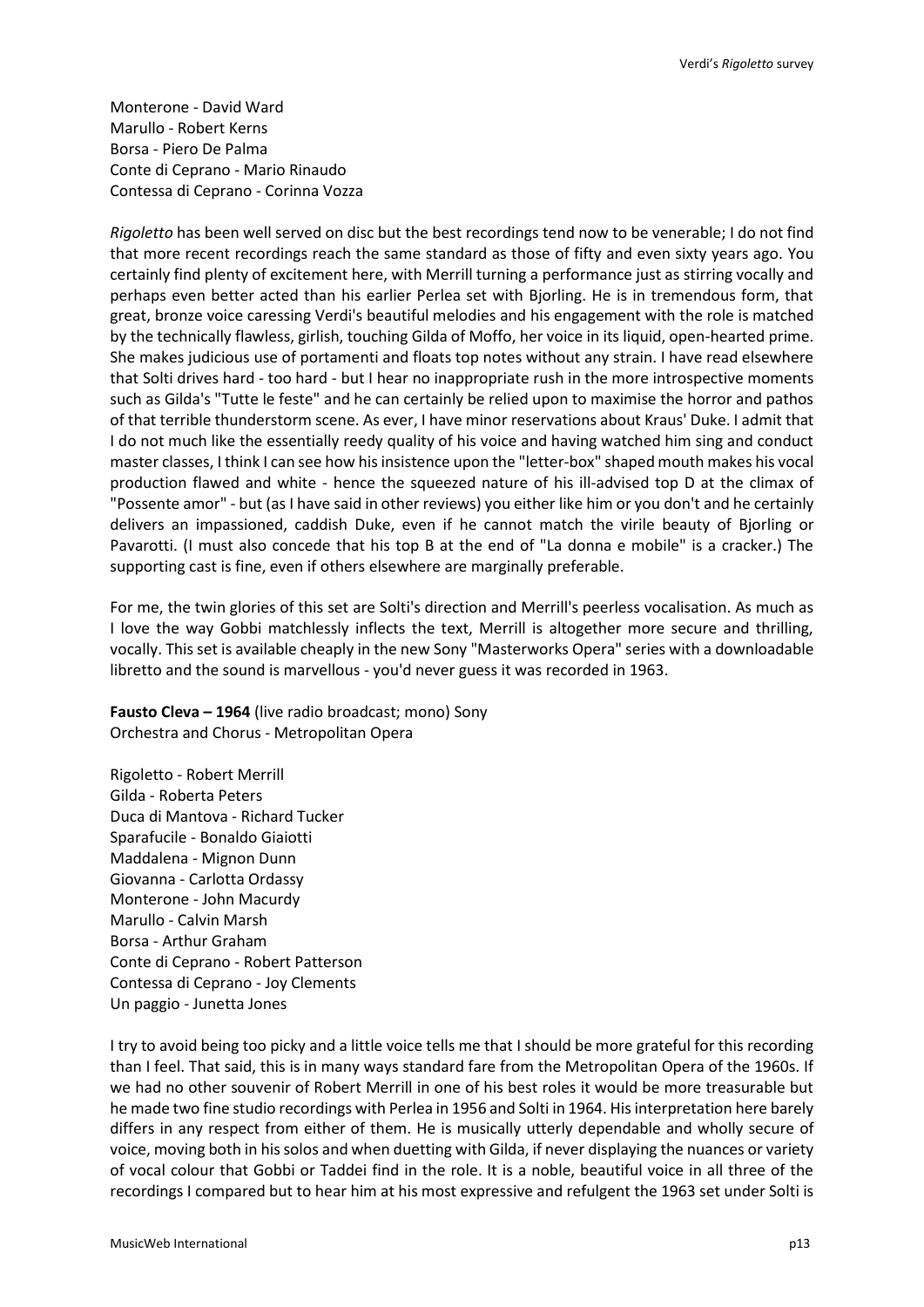the pick, especially as that is in excellent stereo and generates more excitement than Cleva's competent but routine direction achieves.

There are other advantages to the Solti set, not least Anna Moffo's vulnerable, gorgeously vocalised Gilda. Roberta Peters had Gilda in her repertoire for thirty years, recording it first with Merrill, to whom she had been briefly married, in the Perlea set for RCA. It was also her farewell role at the Met in 1985. Her fans will find her in freshest voice in that earlier recording with Merrill and Björling but for me there was too much of the soubrette in her tone. I find that as early as 1964 her voice sounds rather piercing and shrill and I do not much enjoy her excursions in alt to hit D flat and even E flat at the conclusions of "Bella figlia" and Act 2 respectively. She is an affecting actress despite the monochromatic tendency of her voice and the chemistry between her and Merrill is palpable, especially in that heart-breaking concluding duet.

It is good to have a souvenir of Richard Tucker as the Duke: ebullient and in clarion voice, he sounds rather mature but his lovely legato and exemplary diction make him a credible libertine, even if he's no young Pavarotti or Björling. Although I am not always a fan of Alfredo Kraus, his Duke for Solti is possibly his best recorded role and his elegant tones are certainly more apt for the part. Tucker doesn't take the optional B flat on "agli angeli" at the end of "Parmi veder le lagrime" and his cabaletta "Possente amor" is cut, as was standard practice at that time. The only other cut is the first appearance of "Ah! veglia, o donna"; Rigoletto and Gilda sing only the duet, not their initial verse each.

Unless you particularly want Tucker as the Duke or Peters as Gilda, the Solti recording remains sonically and interpretatively superior to this mono radio broadcast. The sound here is perfectly acceptable but for that stupendous Third Act to make its impact, you really want Solti's drive and atmospheric sound. Both Perlea and Cleva are rather stodgy by comparison. Peters' sustained squeal as she enters Sparafucile's den is hammy and melodramatic; she does the same in the Perlea recording to no advantage.

Giaiotti is a splendidly saturnine Sparafucile with the low notes required and Mignon Dunn is an appropriately luscious-voiced Maddalena who sounds genuinely appalled by her brother's plan to murder her lover - not that it stops her suggesting an equally reprehensible Plan B.

In short, this is a wholly creditable souvenir of a good night at the Met but for repeated listening you really want more resplendent sound and more inspired conducting.

**Jean Bobescu – 1965** (studio; stereo) Gramofonové závody; Carlton; Vox Box Orchestra and Chorus - Rumanian National Opera

Rigoletto - Nicolae Herlea Gilda - Magda Ianculescu Duca di Mantova - Ion Buzea Sparafucile - Nicolae Rafael Maddalena - Dorothea Palade Giovanna - Valeria Savu Monterone - Nicolae Florei Marullo - Stefan Petrescu Borsa - Dimitrie Scurtu Conte di Ceprano - Jean Banescu Contessa di Ceprano - Victoria Draganescu

The state of opera in Bucharest in the 1960's was obviously much healthier than the state of the country in general; as in the Soviet Union and other former Eastern bloc countries, great consolation was evidently found in the high quality of the nation's musical life. This recording, made in excellent if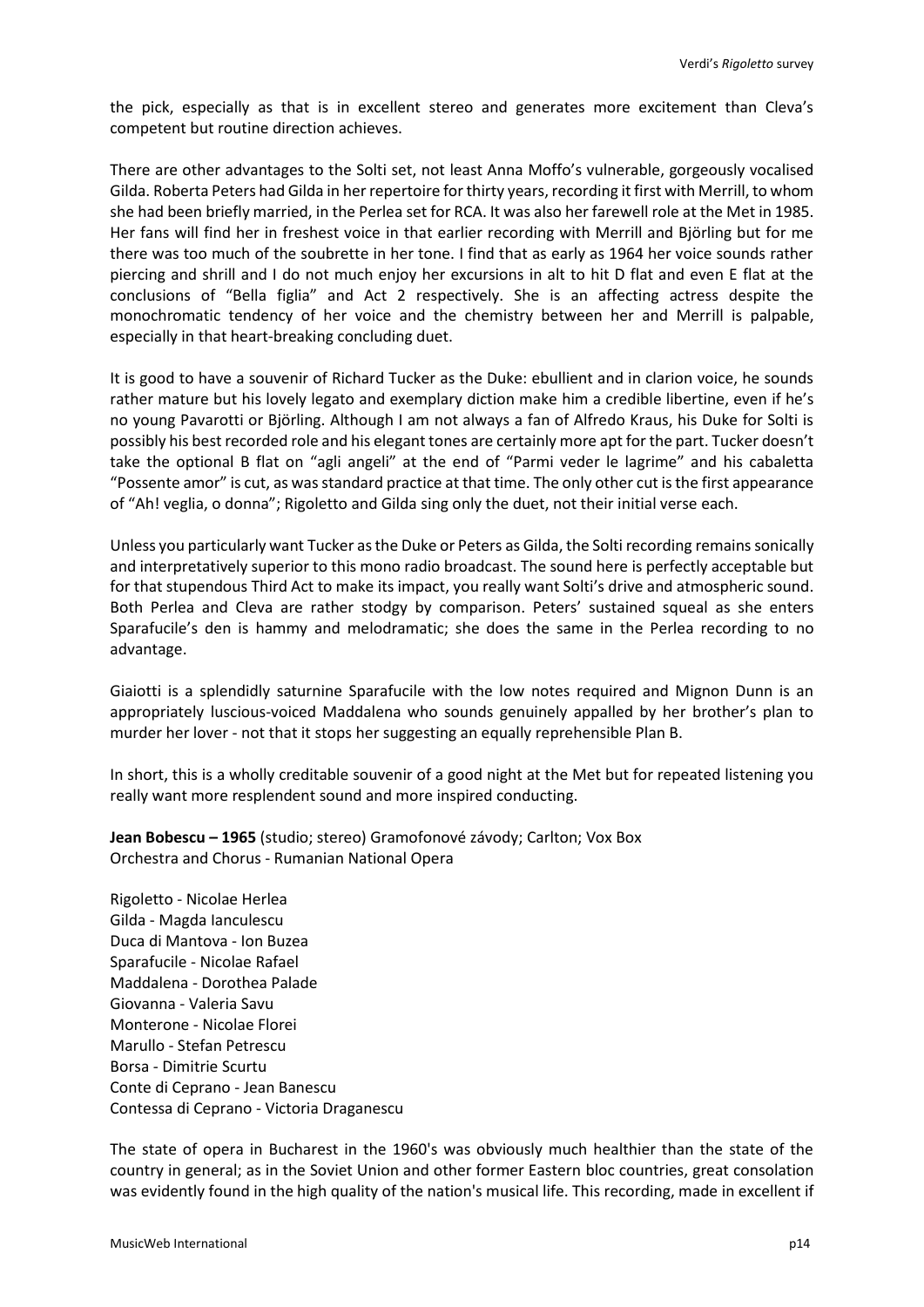slightly reverberant stereo in the Marble Hall Studio, is cast with strength in depth from home-grown singers. Pre-eminent is the under-recorded international baritone Nicolae Herlea, whose powerful, vibrant voice with its quick vibrato and ringing top notes had been much appreciated at the Met when he made his debut as Posa the year before this recording was made. There is also an excellent all-Romanian 1970 *Forza del destino* with him as a formidable Don Carlo.

While Herlea's vocal splendour and biting characterisation as Rigoletto are clearly the main reasons to acquire this set, his co-singers are more than competent. Tenor Ion Buzea has a big, slightly clumsy, throaty voice but he sings easily and ardently. He doesn't have the rakish charm the part requires but he does have all the notes including free top B's and B flats and sings them pretty straight in an openhearted and committed manner that remains pleasing. The often-omitted cavatina "Possente amor" after "Parmi veder le lagrime" is included - in fact this is a complete performance, no cuts. There are two more Nicolaes and two good basses in Nicolae Rafael, who is an imposing Sparafucile with a good low F, and Nicolae Florei, a powerful Monterone. Magda Ianculescu, who reminds me a little of Antonietta Stella, gives us a rather large-scale and mature Gilda, who is supposed to be an ingénue, but she is thoroughly dependable with a big, luscious, evenly-produced voice. Her tone turns a bit acid in the famous quartet, when a purer, floatier sound is required. She is affecting in "Tutte le feste". The Giovanna and Maddalena are rather blowsy.

This, as you might expect, is an old-fashioned performance: tempi are somewhat deliberate and the final Act could be tenser compared with Serafin or Solti's mastery of the drama. Nevertheless, I cannot imagine either a novice or an admirer of Herlea being disappointed with this account. Orchestral playing and the singing of the chorus are excellent and idiomatic although sometimes the singers' even Herlea's - Italian vowels could be more open. It cannot be a first choice but almost every recorded *Rigoletto* has drawbacks and this has fewer than most.

**Rafael Kubelik – 1964** (studio; stereo) DG Orchestra and Chorus - Teatro alla Scala

Rigoletto - Dietrich Fischer-Dieskau Gilda - Renata Scotto Duca di Mantova - Carlo Bergonzi Sparafucile - Ivo Vinco Maddalena - Fiorenza Cossotto Giovanna - Mirella Fiorentini Monterone - Lorenzo Testi Marullo - Virgilio Carbonari Borsa - Piero De Palma Conte di Ceprano - Alfredo Giacomotti Contessa di Ceprano - Catarina Alda Un paggio - Catarina Alda

I never tire of excoriating Fischer-Dieskau's hubris in tackling roles such as this for which he was devoid of the vocal resources required to do them justice. His hoarse, windy tone lacks the bite, resonance and Italianità needed to do justice to the portrayal of so kaleidoscopic and volcanic a personality as Rigoletto and finicky word-pointing is no substitute for baritonal splendour. His voice simply cannot expand to fill out sufficiently the vocal line; he croons, top notes are weak and too often he resorts to barking. Scotto s Gilda is here below par and shrill; she can, in any case, be heard to better advantage in her earlier recording under Gavazzeni. The main regret here is that the elegant Bergonzi was not paired with a better co-singer than DFD. I like his Duke, which is beautifully vocalised, if rather too refined. Then husband and wife team Vinco and Cossotto repeat their admirable incarnations of Sparafucile and Maddalena done seven years previously for Gavazzeni in his studio recording – where they were in superior company, Bergonzi apart.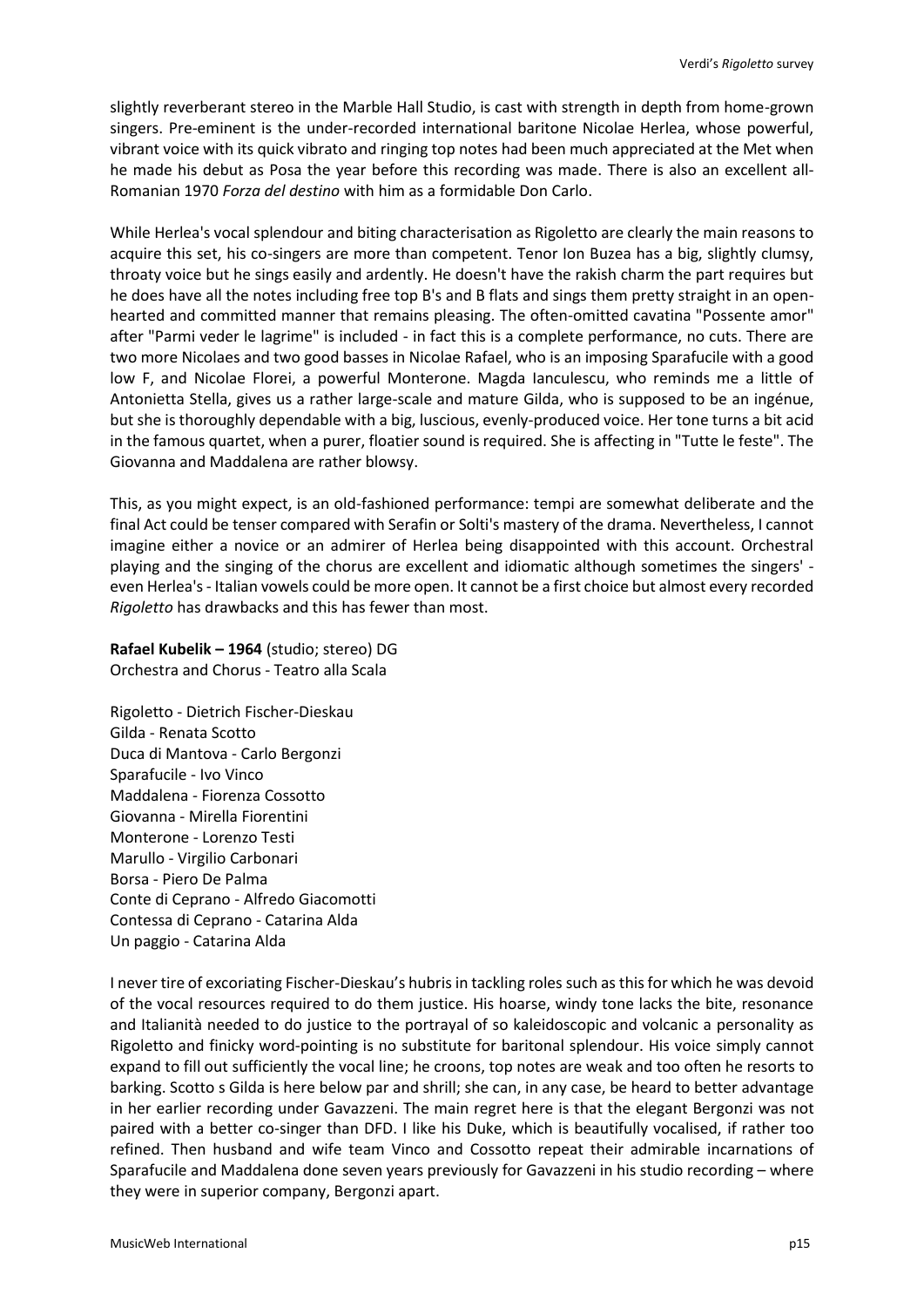Kubelik conducts this opera in grand, stately fashion, thereby missing the drive and fire required to keep things on the move; you can hear that straight away in the prelude. This is the first time I have heard anything conducted by him which misfires. That and the Polo casting with a big hole in the middle for me rules out this recording.

**Francesco Molinari-Pradelli – 1967** (studio; stereo) EMI Orchestra and Chorus - Teatro dell'Opera di Roma

Rigoletto - Cornell MacNeil Gilda - Reri Grist Duca di Mantova - Nicolai Gedda Sparafucile - Agostino Ferrin Maddalena - Anna Di Stasio Giovanna - Limbania Leoni Monterone - Ruggero Raimondi Marullo - Benito di Bella Borsa - Franco Ricciardi Conte di Ceprano - Alfredo Giacomotti Contessa di Ceprano - Mirella Fiorentini

Molinari-Pradelli had a proven track-record in Verdi operas, so we are in safe hands here; both the conducting and the orchestral playing are excellent. Cornell MacNeil possessed a fine instrument, of huge volume and with a thrilling upper extension, although he was not perhaps as expressive with text or as varied in vocal colour as the best contemporary exponents of Rigoletto; he is paired here with the under-recorded Reri Grist and a Nicolai Gedda who already sounds past his prime despite being only 42 – although I for one never warmed to the whine in his voice even when he was at his peak. Here he bleats and sounds both under-powered - hardly macho – and decidedly dry in the famous quartet where the blending of the four voices is poor. There are so many wonderful performances as the Duke from the likes of Björling, Di Stefano and Pavarotti that I cannot see why anyone should feel obliged to compromise by settling on Gedda. Although MacNeil is more exciting, his vibrato comes over as rather pronounced here, so his line and tone lack the tight focus of neater-voiced baritones like Gobbi, Taddei, Warren and Merrill, even though its heft and bite are impressive. He surely sounded better and steadier for Sanzogno six years earlier. Grist has a bright, attractive voice with a distinctive, smoky timbre, which I like, and a soaring purity in her top range but there's not much power down below.

A young Ruggero Raimondi – only 26 - makes an impact in his brief appearance as Monterone but in general the supporting cast isn't especially striking: Ferrin is a lightweight Sparafucile, for example. In the end, this isn't a real contender.

**Richard Bonynge – 1971** (studio; stereo) Decca Orchestra - London Symphony Orchestra; Chorus - Ambrosian Opera Chorus

Rigoletto - Sherrill Milnes Gilda - Joan Sutherland Duca di Mantova - Luciano Pavarotti Sparafucile - Martti Talvela Maddalena - Huguette Tourangeau Giovanna - Gillian Knight Monterone - Clifford Grant Marullo - Christian Du Plessis Borsa - Ricardo Cassinelli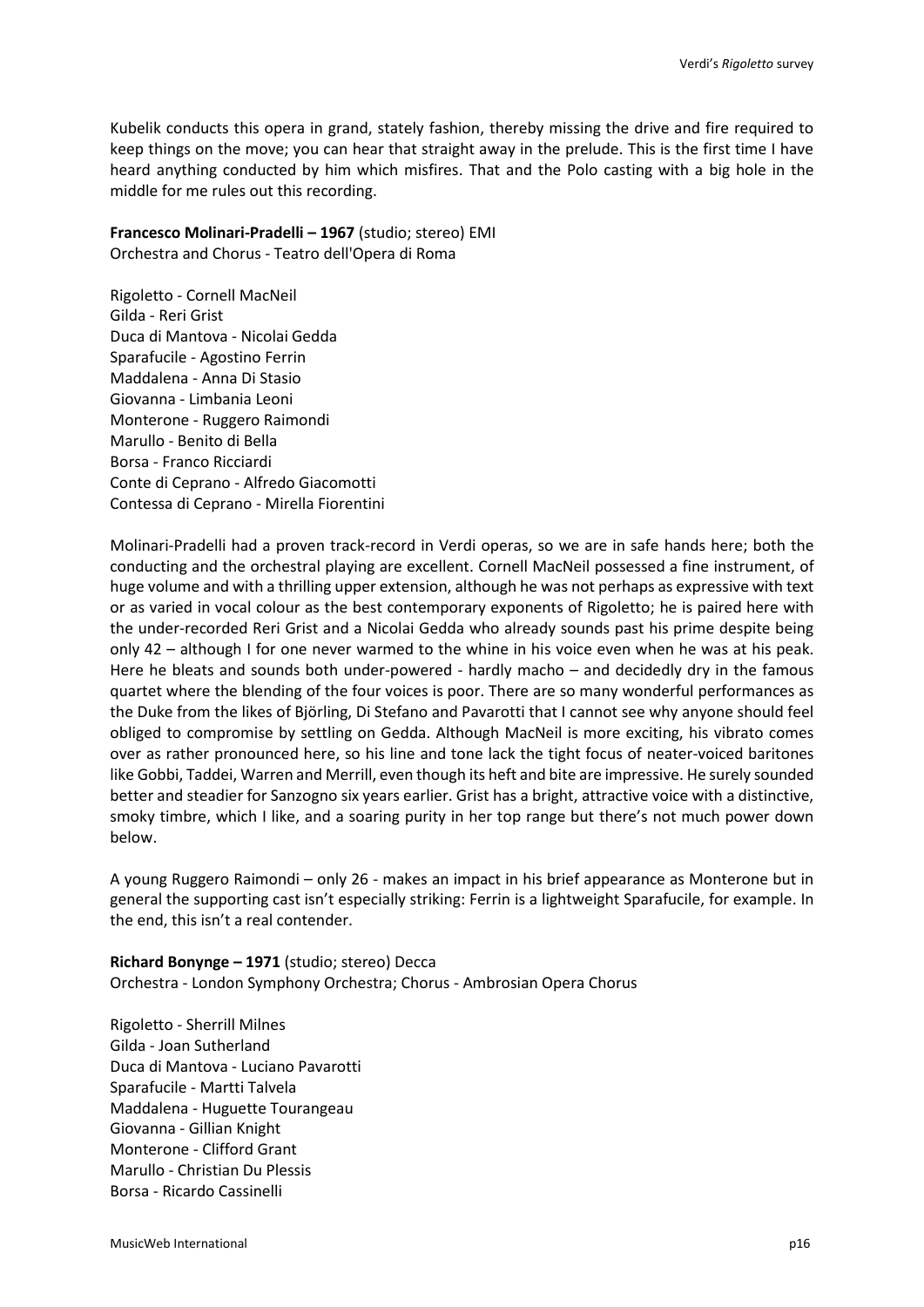Conte di Ceprano - John Gibbs Contessa di Ceprano - Kiri Te Kanawa Un paggio - Josephte Clement

Despite now being forty-five years old, this *Rigoletto* enjoys superb analogue sound, full, rich and spacious with an excellent balance between voices and orchestra and retaining a sense of theatre rather that the confines of a studio - but of course it was made in the Kingsway Hall. Secondly, Bonynge belies any reputation he might have for being bland and injects real tension and brio into the LSO's playing; this is surely his best outing.

The cast is superlative - more so with the passing of time. There have been half a dozen studio recordings since this one, but none of the same quality. This is a cast to cherish: Milnes in robust echt-Verdian voice but acting up a storm and paying great attention to the text; Pavarotti in perhaps his finest recording, still fresh, subtle and absolutely thrilling up to a ringing top D to conclude "Possente amor"; Sutherland, partnered by a much better Duke than in her 1961 studio outing (although MacNeil and Siepi are great) and still only 44 years old, for all the guff about her sounding "too old" for Gilda. Technically she is extraordinary and of course although there is the mushy diction issue that has been unfairly exaggerated by some critics; the sheer amplitude and beauty of her sound carry the day and she is moving in her plight. Add Martti Talvela as a truly chilling, black-browed Sparafucile and Clifford Grant as a powerful, hectoring, noble-voiced Monterone then you have one great roster; you even have a young Kiri as La Contessa di Ceprano. Some object to regular Sutherland partner Huguette Tourangeau's odd, hooty vocal production but I love it and she makes a very alluring Maddalena. The famous quartet is splendid and the finale bristles with crackling, electric energy in a way that not all recordings manage.

This is by no means the only option but many of the others are older and either in sound inferior to this vintage Decca production, not as well conducted or not quite as uniformly well cast. It has stood the test of time.

**Francesco Molinari-Pradelli – 1977** (film soundtrack; stereo) Acanta Orchestra - Dresdner Staatskapelle; Chorus - Dresdner Staatsoper

Rigoletto - Rolando Panerai Gilda - Margherita Rinaldi Duca di Mantova - Franco Bonisolli Sparafucile - Bengt Rundgren Maddalena - Viorica Cortez Giovanna - Ilona Papenthin Monterone - Antonin Svorc Marullo - Horst Lunow Borsa - Henno Garduhn Conte di Ceprano - Peter Olesch Contessa di Ceprano - Maria Corelli Un paggio - Sylvia Pawlik

This recording, made in 1977 for a film of *Rigoletto*, is usually overlooked in surveys and by cognoscenti but it is certainly worthy of note for several reasons, not least the excellent Dresden Staatskapelle Orchestra and Chorus and the experienced conducting of Molinari-Pradelli, also at the helm for the recording above with Cornell MacNeil and a young Joan Sutherland. He knows just what to do with Verdi warhorse; his conducting here is flexible, pacy and responsive to the singers' needs.

The other advantages are a superb Duke from the clarion voiced Franco Bonisolli and Rolando Panerai's biting hunchback. Every time I encounter Bonisolli in a recording I say the same stupid thing about how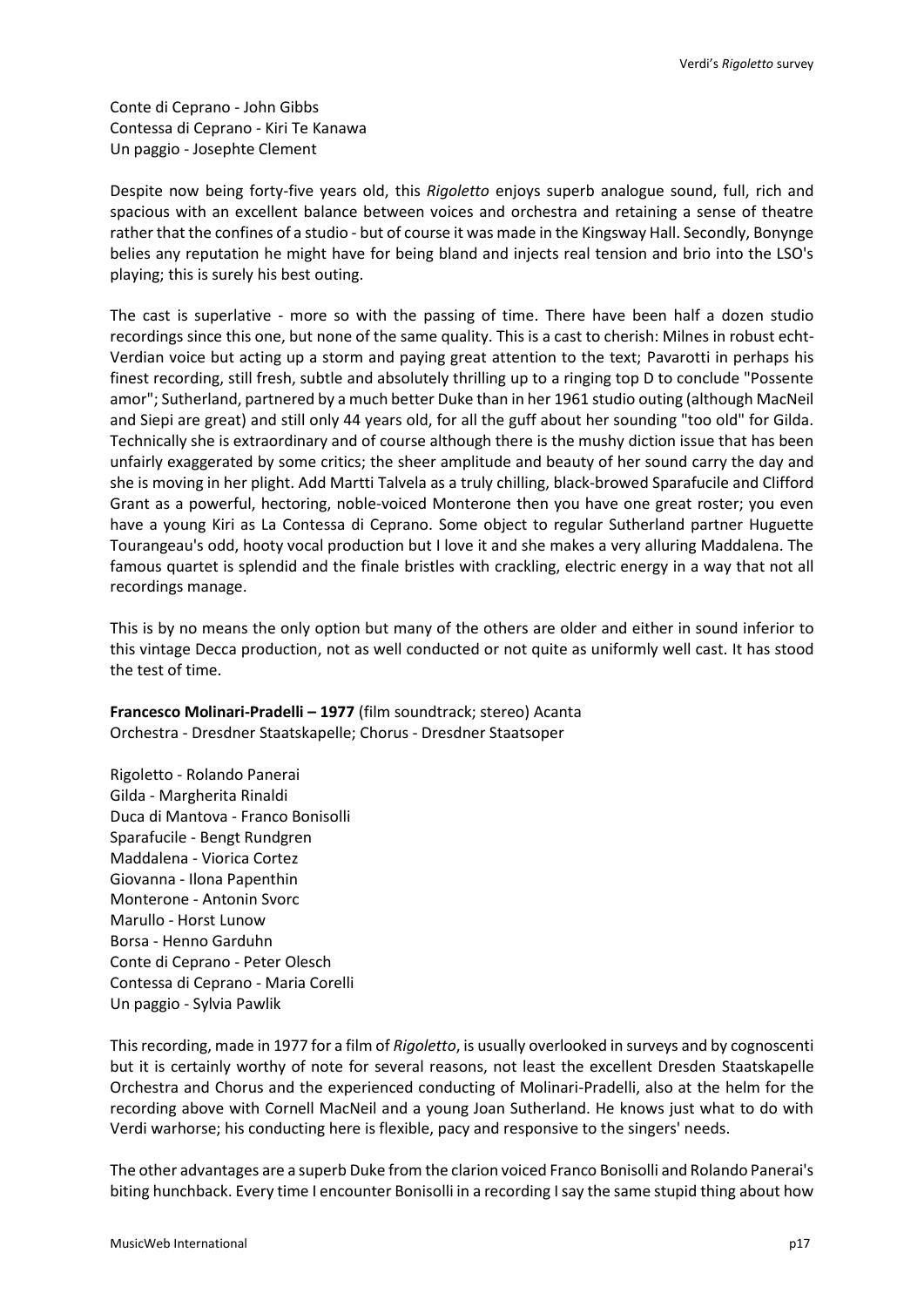subtle and nuanced his singing is here, how he seems to have kept bad habits under control and never approaches his can belto reputation. I understand that he is celebrated for a few famous incidents in which he demonstrated temperament (chucking swords at Karajan in *Il trovatore*, for instance) but whenever I hear him, whether it be in Rossini, Berlioz or Verdi, he is a model of fine style and executes important little matters like the turn on "punge" in his opening aria with great skill and taste. Apart from that, he has terrific tenor voice which sails up to a C sharp in his duet with Rinaldi without any strain at all.

Panerai has a very handsome, Italianate baritone with a tight, fast vibrato and a tendency towards unsteadiness which is usually under control but occasionally results in disturbance in his legato. He doesn't colour his words or inflect the text with Gobbi's dramatic acumen, but very few baritones can or do.

Rinaldi is nothing special: the soprano is not especially beautiful and inclined to shrillness but she is a competent artist who acts well with her voice, has the range and suggests wounded innocence. Viorica Cortez brings her rich, dusky mezzo-soprano to Maddalena in a manner that encompasses both seductiveness and "tart with a heart" charm. Bengt Rundgren is an acceptably saturnine Sparafucile without making a great impression of the kind a really black bass can create. A blaring, wobbly Monterone is a weakness and some comprimario parts are decidedly weedy with poor Italian accents.

Panerai is good but I value this issue primarily for Bonisolli, whose refulgent tenor conveys raffish insouciance and masculine "sex on legs" personified; he tends to dominate ensembles such as the famous quartet but I don't mind that when the voice is so luscious.

**Carlo Maria Giulini – 1979** (studio; stereo) DG Orchestra - Wiener Philharmoniker; Chorus - Wiener Staatsoper

Rigoletto - Piero Cappuccilli Gilda - Ileana Cotrubas Duca di Mantova - Plácido Domingo Sparafucile - Nicolai Ghiaurov Maddalena - Elena Obraztsova Giovanna - Hanna Schwarz Monterone - Kurt Moll Marullo - Luigi De Corato Borsa - Walter Gullino Conte di Ceprano - Dirk Sagemuller Contessa di Ceprano - Olive Fredricks Un paggio - Audrey Michael

Unfortunately, I do not particularly rate this recording by Giulini; as much as I admire him and the artists here in other things, this set seems to me to lack the edge and theatricality of earlier recordings - and the voices are simply not as exciting and tempi drag. Some find Giulini's careful elucidation of the score refreshing and revealing, but frankly, the best word to describe this recording is "dull". That is a pity, as the opening Prelude is really dramatic. Time and again, when listening to this I find myself pointlessly urging Giulini to pick up the tempo.

Cappuccilli sometimes needed a fire lighting under him to avoid routine singing – Abbado managed to do that in their *Simon Boccanegra* and his Amonasro for Muti was much more animated – but here he often goes through the motions and is not helped by Giulini's over-refined manner. His timbre is naturally quite smooth and even bland, with the emphasis on long-breathed line and legato, but Rigoletto also needs to express fury and frustration. Much of Domingo's contribution is warm and elegant, but his characterisation is similarly generic and his tenor is stretched by the high tessitura.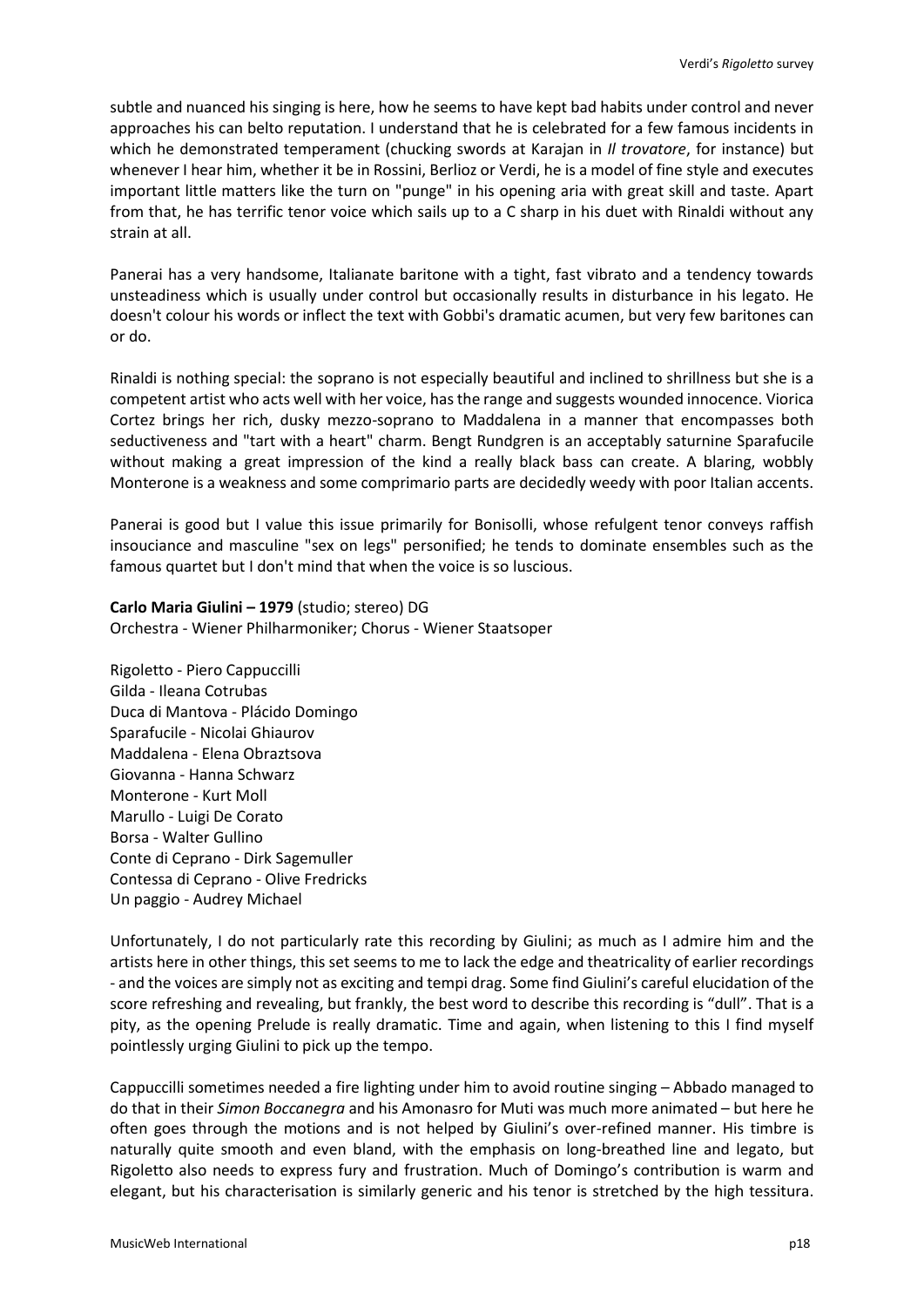Cotrubas always had a gorgeous voice but she, too, is afflicted by the general lethargy and droopiness of proceedings – "Caro nome" seems interminable - and coloratura was never her strongest suit. This recording rarely takes off; the first meeting between Sparafucile and Rigoletto almost grinds to a halt, there is so little tension, despite the weight of Ghiaurov's saturnine voice. That the dramatic high point is the fleeting moment when the splendid Kurt Moll's Monterone curses Rigoletto tells you all you need to know.

I simply cannot recommend a *Rigoletto* so lacking in excitement.

**Lamberto Gardelli – 1985** (live radio broadcast; digital) RCA/BMG Orchestra - Münchner Rundfunkorchester Chorus - Chor des Münchner Rundfunks

Rigoletto - Bernd Weikl Gilda - Lucia Popp Duca di Mantova - Giacomo (Jaume) Aragall Sparafucile - Jan-Hendrik Rootering Maddalena - Klára Takács Giovanna - Helena Jungwirth Monterone - Alexander Malta Marullo - Robert Riener Borsa - Alexandru Ionita Conte di Ceprano - Gerhard Auer Contessa di Ceprano - Renate Freyer Un paggio - Karin Hautermann

I avoided this recording for years because although I had always been an admirer of Popp and Aragall, and had enjoyed the young Weikl in some classic recordings such as Solti's *Eugene Onegin*, his voice soon developed a beat which compromised its beauty and I had, in any case, never thought of him as a Verdi baritone. On the other hand, the comparative rarity of Aragall's recordings and the eminence of Gardelli as a Verdi conductor directing a fine orchestra, always intrigued me, so I returned to it. On first listening, the excellence of analogue sound, with the offstage band well balanced, and the plangent lyricism of Aragall's tenor made me sit up – although it's a pity about the weak Countess Ceprano, albeit a tiny role.

Weikl's bold, vivid characterisation confirmed those promising impressions. His vibrato is already a tad too pronounced and his tone can turn plaintive; he isn't really one of those big, biting baritones like Bastianini best suited to singing Rigoletto but he makes a much better case for his undertaking of this role than Fischer-Dieskau and colours his words vividly without the affectation and over-emphasis that mars DFD's assumption. Alexander Malta makes an imposing Monterone and fellow bass Rootering is a sound, subtle, strong-voiced Sparafucile. Klára Takács is a rich-voiced Maddalena – a part too often under-cast. However, some of the other supporting roles are Germanically throaty and the Giovanna is afflicted with an irritating tremolo.

Popp has one of those trilling, vibrant lyric coloratura voices which easily suggests innocence and vulnerability and she has no trouble ornamenting high-flying phrases. Occasionally she indulges in a "squeezing" manner of treating notes but in general she is both charming and touching. Aragall isn't as dashing as Pavarotti or Björling but the voice is so beautiful. This has some of the "traditional" cuts but "Possente Amor mi chiama" is included, which is good if like me you are buying this particularly for Aragall. In the end, this is a very satisfying recording and certainly one of the best in more modern sound but not, perhaps, a first choice in the context of all the post-war recordings.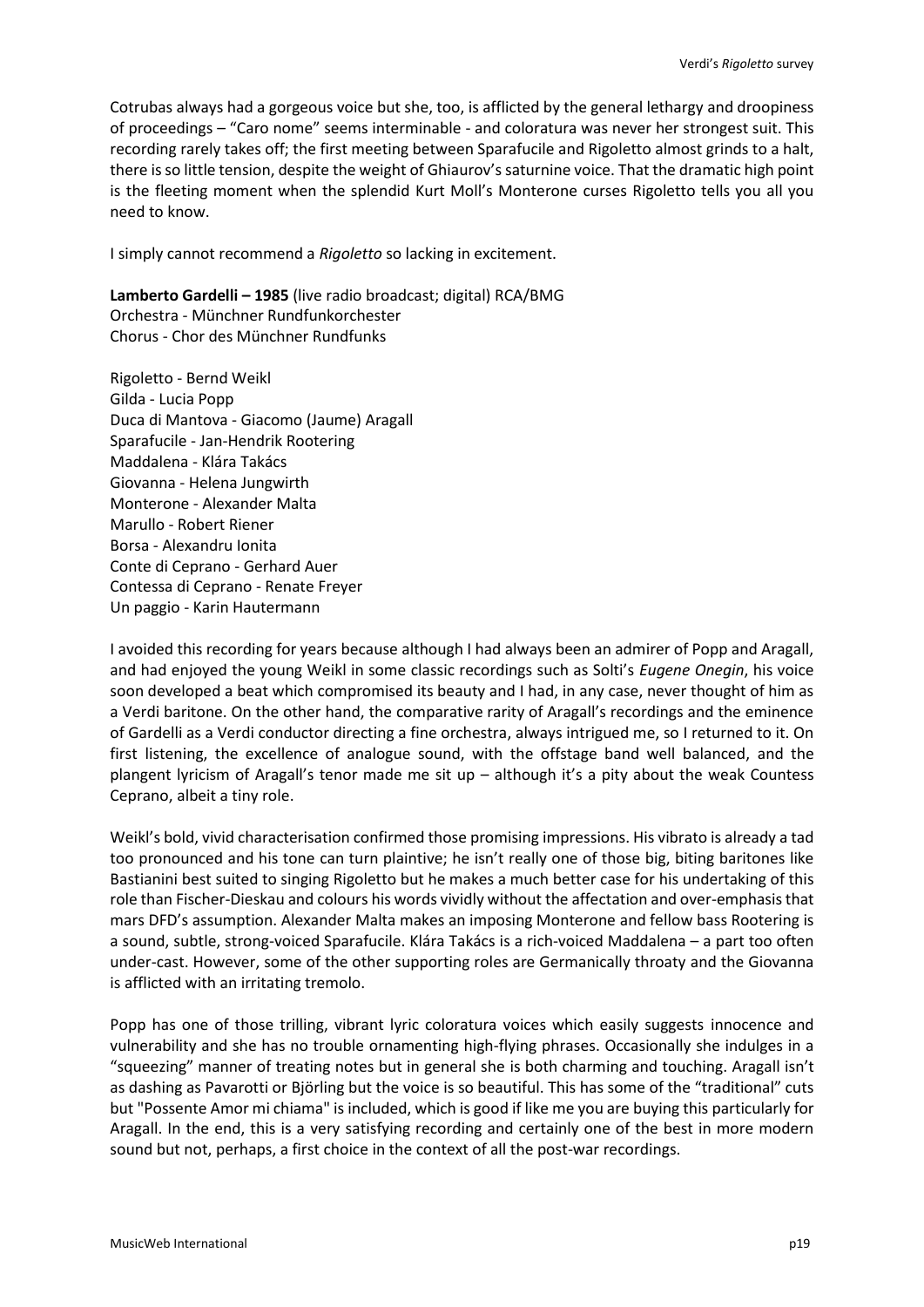**Riccardo Muti – 1988** (studio; digital) EMI Orchestra and Chorus - Teatro alla Scala

Rigoletto - Giorgio Zancanaro Gilda - Daniela Dessi Duca di Mantova - Vincenzo La Scola Sparafucile - Paata Burchuladze Maddalena - Martha Senn Giovanna - Francesca Franci Monterone - Giorgio Surjan Marullo - Lucio Gallo Borsa - Ernesto Gavazzi Conte di Ceprano - Michele Pertusi Contessa di Ceprano - Nicoletta Curiel Un paggio - Valeria Esposito

There is really only one reason to hear this recording and that is to appreciate the last of the great Italian baritones, Giorgio Zancanaro in his pomp as a wonderful Rigoletto, with smooth legato, biting inflection of text and ringing top notes - yet even this last virtue is compromised because Muti is in purist, killjoy mode, following the new scholarly edition of the score and insisting on his singers eschewing all the traditional interpolated top notes we have come to expect. Hence Rigoletto gives voice to no thrilling top G flat on "All'onda!"and the Duke is not allowed to end the cabaletta "Possente amor" with a satisfying B flat.

Otherwise Muti's conducting is typically taut and rhythmically alert but really rather inflexible and the last Act never really generates the requisite excitement for all the singers' efforts. The rest of the cast is good to adequate; best is Burchuladze's saturnine Sparafucile, which despite being, as ever with this artist, too Slavic, is menacing and sonorous with a great low F. The Monterone is firm and impressive, the Maddalena anonymous and outshone by Dessi in the quartet as the latter has a richer voice than the mezzo-soprano. Dessi herself, at her best, in the creamy middle of her voice, sounds like Freni but there is some shrillness up top, a lack of vocal colouring and an excess of vibrato creeps in. She has a good trill and is technically adept but the overall impression is never one of any great distinction compared with the really characterful exponents of the role of Gilda. Vincenzo La Scola has a small, neat tenor which thins and tightens alarmingly as he goes up the scale and he has an annoying habit of ending phrases with a little glottal bleat. He is at his best in the quartet but compared with really dashing Dukes like Pavarotti or Björling he is vocally pale and small-scale.

In short, the cognoscenti who recognise Zancanaro's pre-eminence will want this for his artistry, shorn though he is of the top notes he potentially had in plenty; otherwise there is no compelling reason to buy this recording or prefer it over established classics.

**James Levine – 1993** (studio; digital) DG Orchestra and Chorus - Metropolitan Opera

Rigoletto - Vladimir Chernov Gilda - Cheryl Studer Duca di Mantova - Luciano Pavarotti Sparafucile - Roberto Scandiuzzi Maddalena - Denyce Graves Giovanna - Jane Shaulis Monterone - Ildebrando d' Arcangelo Marullo - Dwayne Croft Borsa - Paul Groves